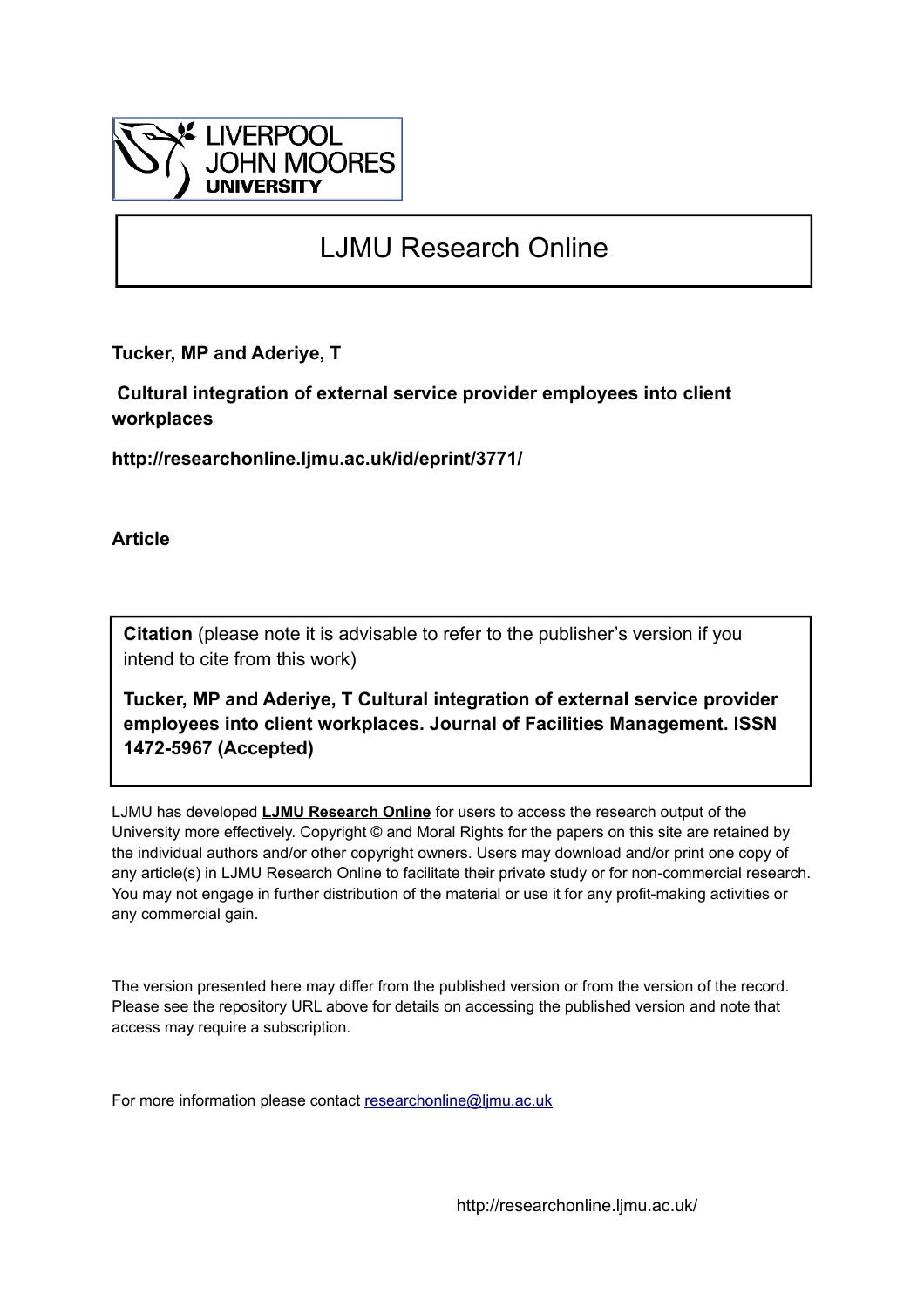**Journal of Facilities Management**



# **into client workplaces**

|                                   | Journal:   Journal of Facilities Management                                           |
|-----------------------------------|---------------------------------------------------------------------------------------|
|                                   | Manuscript ID   JFM-05-2016-0020.R1                                                   |
| Manuscript Type:   Research Paper |                                                                                       |
|                                   | Keywords: Culture, Organisational Culture, Socialisation, Service Quality, Facilities |
|                                   |                                                                                       |

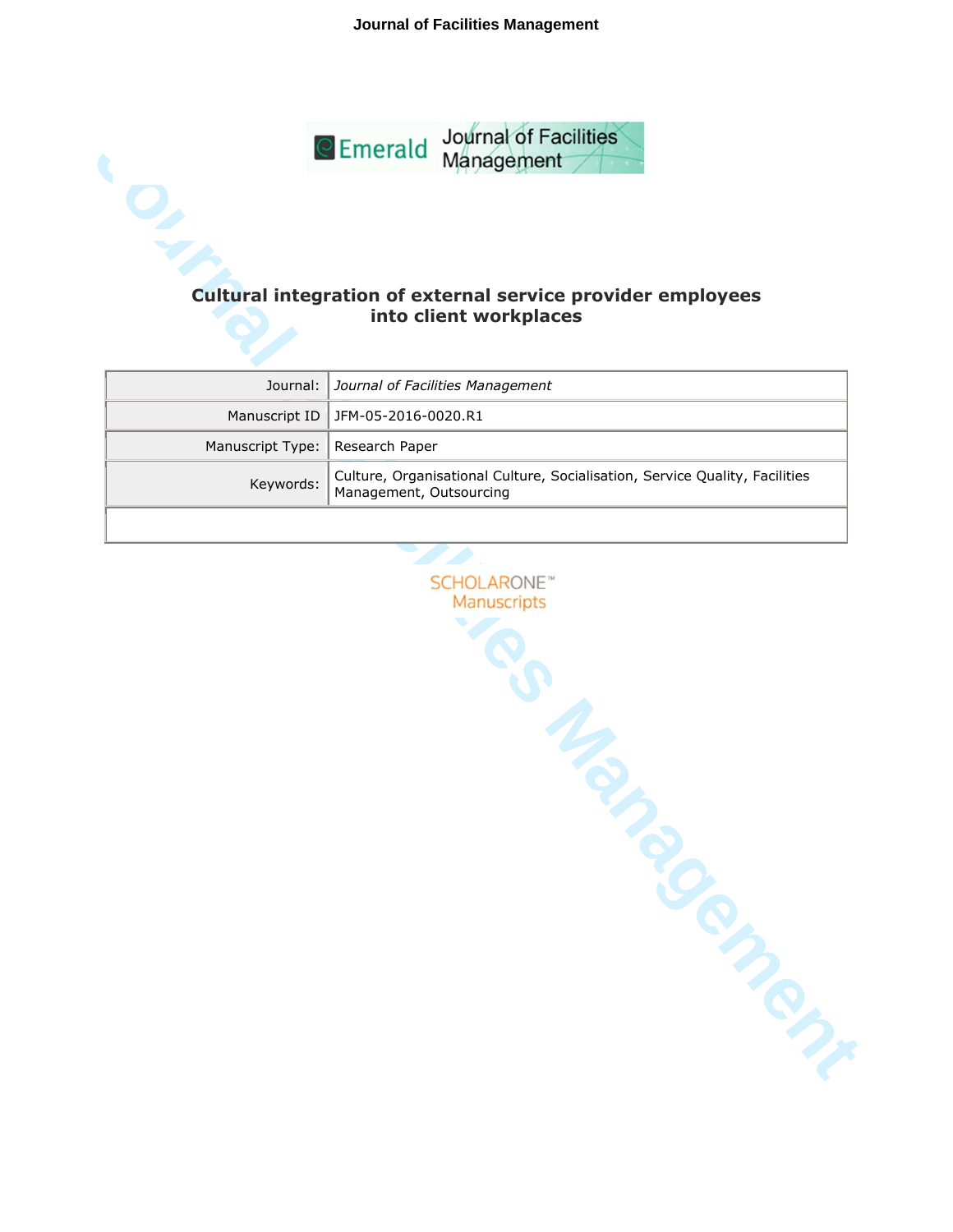## **Cultural integration of external service provider employees into client workplaces**

### **Abstract**

Purpose: The study explores the complexities of how external service provider employees culturally fit within client workplaces.

Methodology: It uses the facilities management (FM) industry to apply this research concept and was conducted using a qualitative multi-method design. A combination of semi-structured interviews and focus groups were the qualitative methods used to collect the data.

Findings: The major findings of this study are that organisational socialisation can be successful in socialising external service provider staff into the client workplace despite a current unawareness of its use. This study has developed a framework that can be used to achieve this integration if client organisations and service providers work together to socialise external service provider staff.

Value: The findings of this study will appeal to anyone working within the service industry that manages the interface between external service provider staff and the client workspace.

Keywords: Cultural Fit, Organisational Culture, Organisational Socialisation, Service Quality, Facilities Management.

## **Introduction**

**Journal of Facilitation**<br> **Journal of Facility and Complexites of low external service provide employees culturally fit with<br>
Perpose: The study explores the complexities of low external service provide employees cultural** A report released by The Business Services Association (BSA, 2014) states that the outsourced and business services sector have a current turnaround of £199 billion and employ 3.3 million people. Outsourcing was responsible for GBP79 billion of the UK's gross domestic product in 2007/2008 and an employer of over 1.2 million people (DeAnne, 2008). A look at those two facts will reveal that outsourcing has grown considerably in under a decade. Facilities Management (FM) workplaces across Great Britain nearly doubled between 1998 and 2008 (Asset skills, 2010). The FM/ Real Estate sectors are responsible for a Gross Value Added (GVA) figure of GBP303, 179 million and 149,325 sector establishments across the UK and a workforce of approximately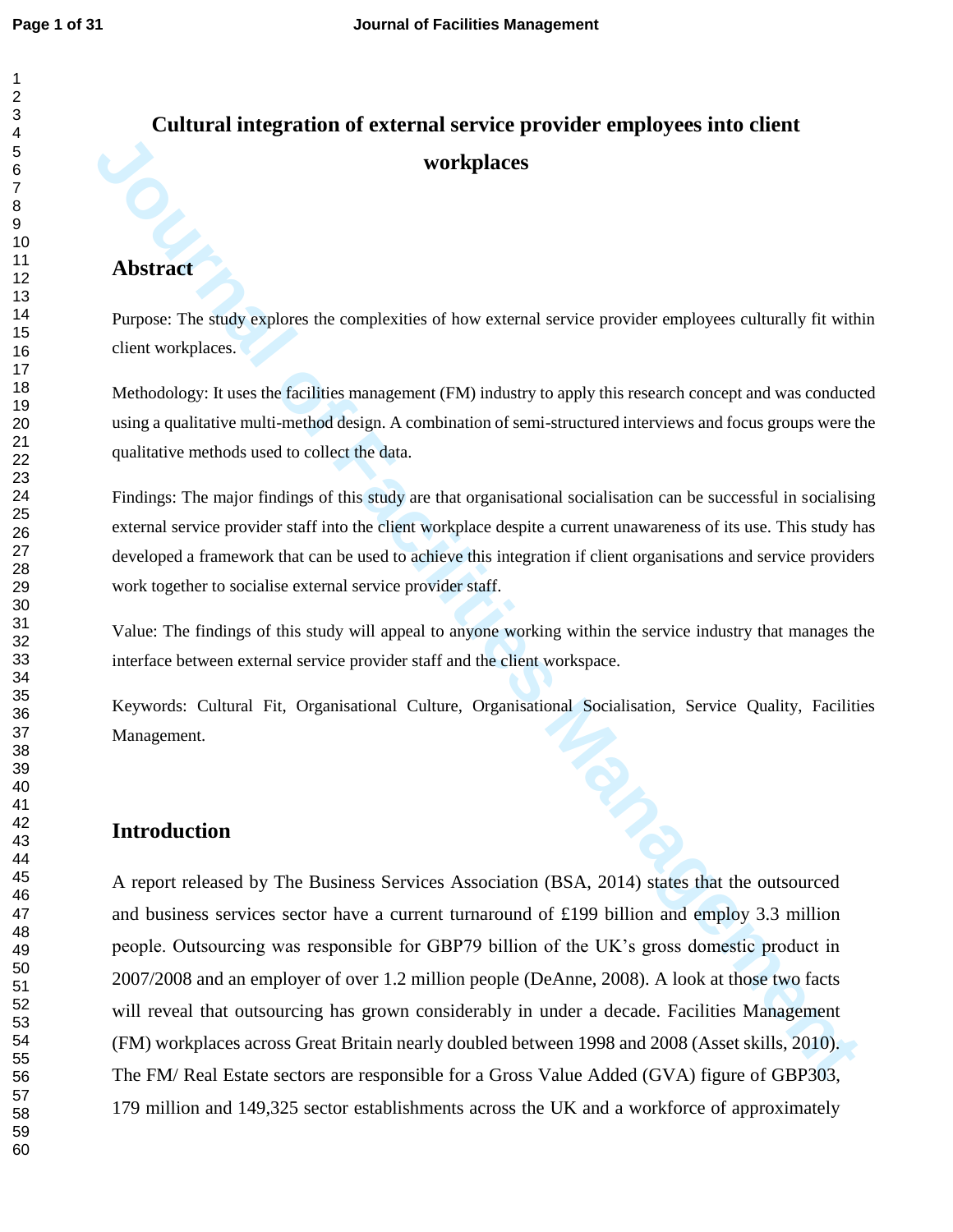978,000 with the vast majority of these involved in soft services (UKCES, 2012). The 2013 AMA research report on FM outsourcing also valued the corporate market for outsourced bundled services at approximately GBP9.5 billion with the possibility of increasing to GBP10 billion in 2014(FM World 2013). This report further discusses the establishment of FM outsourcing in the corporate sector showing the importance of minding today's FM.

This study provides a significant contribution to knowledge and to the service delivery sector of FM by applying a theoretical framework on organisational socialisation to external service provider employees in FM companies. It intends to explore the current organisational socialisation process practiced in FM service companies and client organisations.

The popular trend of outsourcing non-core aspects of a business has several advantages and disadvantages (Belcourt, 2006). It is quite obvious that the advantages outweigh the disadvantages but some of its disadvantages can cost businesses more than they have anticipated. It is normal that we expect staff in organisations to reflect the culture and brand that the business sells. Staff cover everyone who performs a function, either paid or unpaid, on behalf of the business. They are seen as the first point of contact for the business by customers and organisations often train them in the prevalent culture to ensure that they are well represented.

These employees more often than not help shape the impression customers have of the organisation by their delivery of service, also known as 'moment of truth'. Moment of truth is the point during an interaction with an organisation that enables the customer form or change their perception of service (Soderlund and Julander, 2009). This perception can either be negative or positive but it is difficult trying to change this perception once it has been formed.

*Postarch report on FM outwarring stoc valued the corporate market for outwarred bunded***<br><b>Services a approximately GBP5.5 billion with the possibility of increasing to GBP10 billion in<br>2014(IM Worth 2013). This report fur** In their research on customer satisfaction in FM, Tucker and Pitt (2009) discovered that there was a significant relationship between the customers' perception of people involvement/ cultural fit and service delivery. These two seemingly separate factors are assessed by the customer on the same level. This signifies that a team that presents a cohesive front to the customer they interact with and shows the necessary skills and abilities required to deliver the service needed will be seen as efficient by their clients. They must be polite, responsive, communicate well and know all that is necessary to delivering their job while at the same time advancing the organisation. The use of 'cultural fit' aptly describes the proper cultural socialisation of employees where socialisation is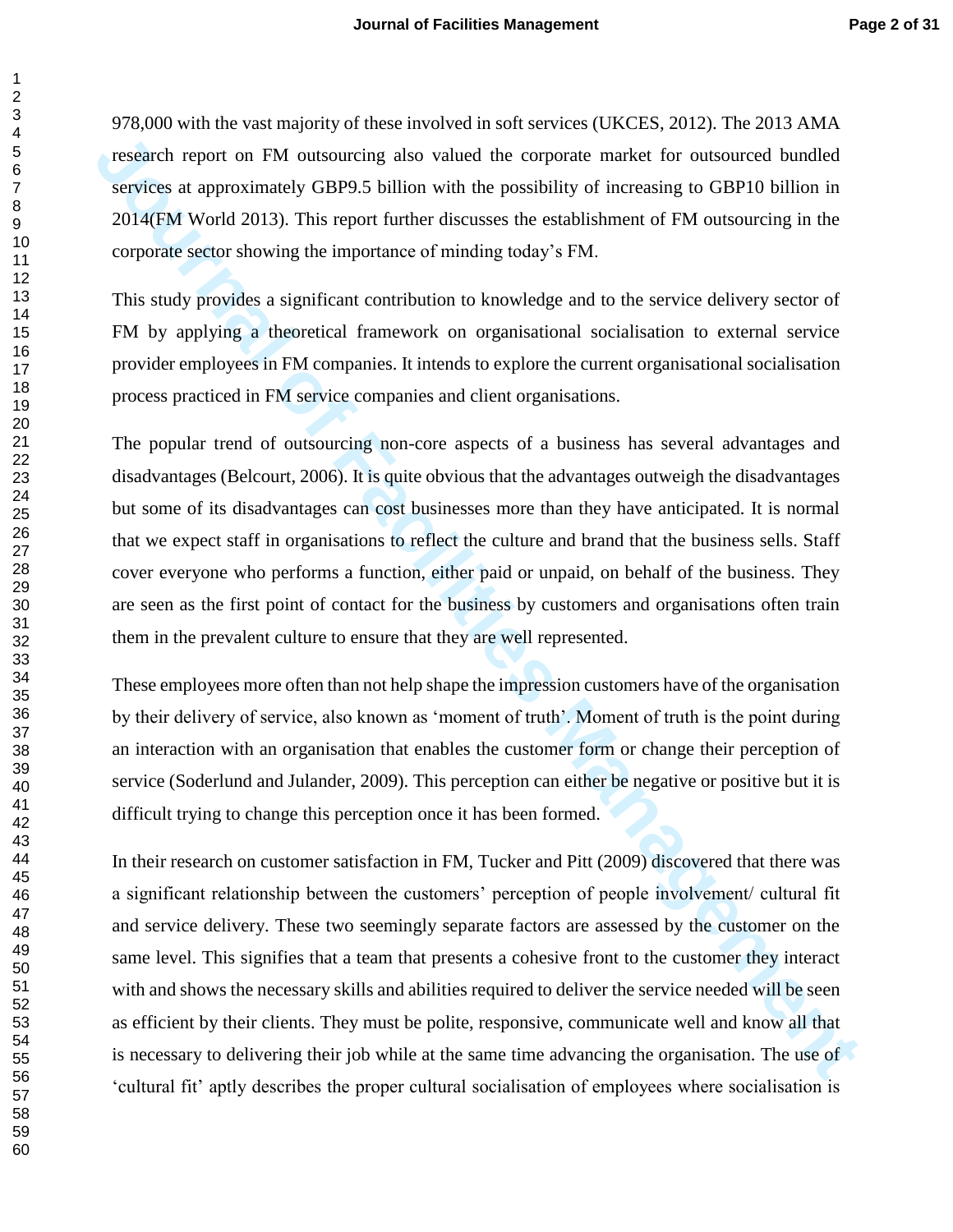"the process by which an individual acquires the social knowledge and skills necessary to assume an organisational role" (Van Maanen and Schein, 1979); and is a new term to FM. While these customers might not realise what this means, the service organisation is made aware that the employee's degree of involvement in the organisation directly affects customer perception of service received.

This shows how important the customers' perception of the organisation is. The modern organisation is aware of this and strives to ensure customers are satisfied and new customers feel welcome. They improve their chances by training their employees in the culture of the organisation, how they work and what is expected of every new employee. This process is also known as organisational socialisation. Review of literature does not show this process for external service provider staff as it does for in-house staff.

am argumisational role" (Van Mannen and Schein, 1979); and is a new term to FM. While these<br>customers anight not realise what this means, the service organisation is made aware that the<br>enveloper's degree of involvement i The socialisation process for external service provider staff is far more complex than that of inhouse staff. There are always a minimum of two employers involved in an outsourcing contract: the service provider and the client organisation the external service provider staff is detailed to work with. In several instances, external service provider employees may work for more than one client organisation. Mullins (2010) work on the matrix structure is very useful in explaining the position of the external service provider staff in the service organisation and the client organisation. The question of whose responsibility it is one of the major deterrents to socialisation. Other barriers such as lack of time, financial constraints, staff reluctance to participate and difficulties overcoming language barriers can make socialising external service provider staff a minefield for the unprepared organisation (UKCES, 2012).

External service provider staff are not always seen as a part of the team and in some instances, they might have a contract of 6 months or less. This makes it difficult to invest in them as the benefits are usually spread out over time and the high rate of turnover makes organisations skittish. Things are different today. Service contracts now run for 2-5 years (Cotts, 2010) or even more in some cases making organisational socialisation necessary for every employee regardless of work status. Outsourcing today is no longer an isolated business; it is a partnership between two or more organisations all seeking to achieve their individual goals. This motivates all involved parties more as any clog in the wheel of the partnership is seen as a barrier to success. The socialisation process which varies by organisation needs to be adapted to suit the peculiar situation of the external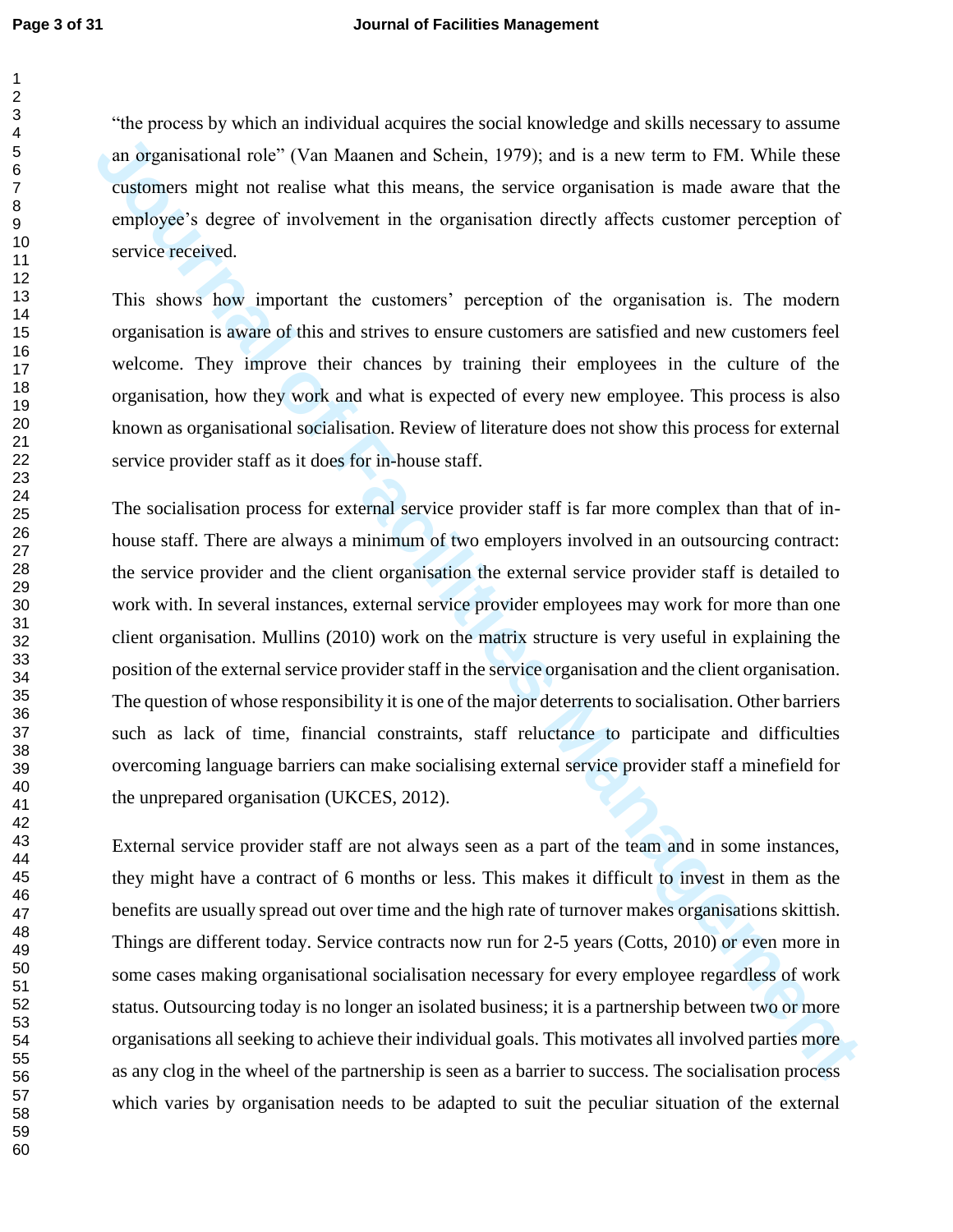service provider employee. The knowledge of if and how FM companies and their clients successfully socialise an external service provider employee, which enables them perform at optimum demand and achieve their goals is the critical aim of this study.

#### **Theoretical background**

#### *FM services*

The service sector in the UK is currently responsible for 77.7% of the national GDP which includes financial and health services, public, private and the 'third' sectors (CIA World fact book, 2012). With that overwhelming percentage and the need for efficient management of their physical premises, these organisations seek avenues to maximise output from their facilities while reducing running costs (Kurdi *et al.*, 2011). This explains the need for an efficient FM function.

successfully socialise an external service provider employee, which enables them perform at optitium denand and achieve their goals is the critical aim of this study.<br> **Theoretical background**<br> *FM services* eccor in th FM is a profession that encompasses multiple disciplines to ensure functionality of the built environment by integrating people, place, process, and technology (IFMA, 2007). Pitt and Tucker (2008) have defined it as "the integration and alignment of the non-core services, including those relating to premises, required to operate and maintain a business to fully support the core objectives of the organisation". This definition shows that FM should be streamlined to provide facility and non-core services to an organisation. Situations such as reactive maintenance are not ideal when considering FM if it is to be effective. FM has evolved to become a component of the business value chain, providing most services which directly relate to business indicators e.g. customer satisfaction (Becker, 1990).

FM typically covers the non-core but crucial services of the organisation such as cleaning, maintenance, ICT, catering and security. To better monitor these services and reduce costs, these services get outsourced to the service provider with the most favourable contract (Kurdi *et al.*, 2011). Outsourcing purchases products or services from sources that are external to the organisation, and also transfers the responsibility of the physical business function and often the associated knowledge (tacit and codified) to the external organisation (McCarthy and Anagnostou, 2004). Staff involved in these non-core services have roles: clean office premises, fully functional facilities and friendly staff which when successfully managed, often improve customer perception (Tucker and Pitt, 2009; Chiang, and Birtch, 2009).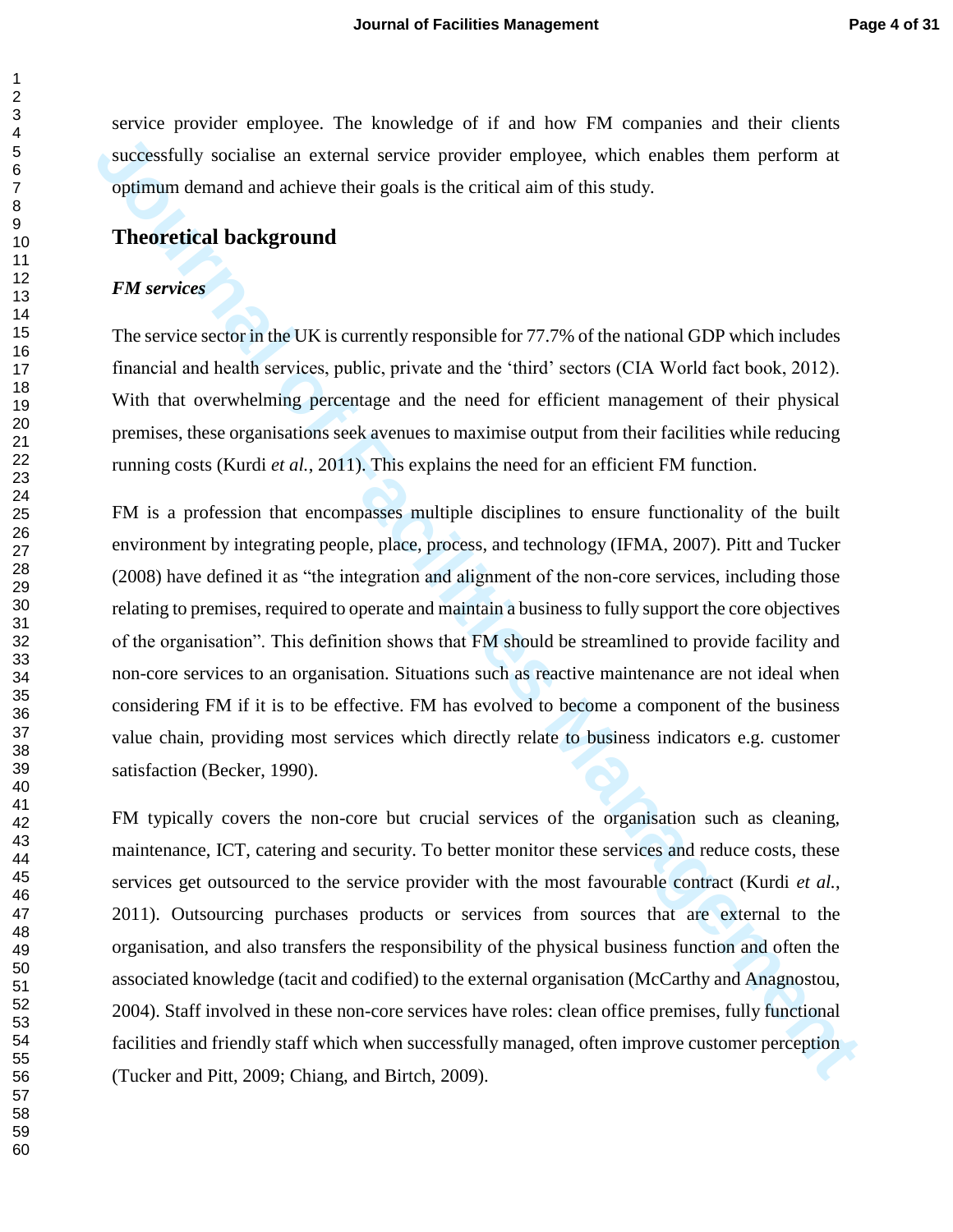#### *Influence of culture*

Culture is "a pattern of basic assumptions-invented, discovered or developed by a given group as it learns to cope with problems of external adaptation and internal integration." (Schein, 1985). It is what becomes accepted as the norm for everyone under its influence and provides the standard by which they relate to their environment. Culture is the underlying bedrock that defines a society and provides the moral, social, religious, economic and physical guidance for everyone connected to it. Culture affects how we work, what we think, our relationships and even our relaxation periods and methods to a great extent. It becomes embedded in our natures and often unnoticeable which is why anthropologists often spend several years with a people in an attempt to understand and document what drives them.

**Culture is "a pattern of basic assumptions invented, discovered or developed by a given group as it learns to cope with problems of extennal adoptation and internal integration." (Schein, 1985). It is what becomes accepte** Culture is so ingrained in humans that what we see as our reasoning pattern, is really internalised culture (Hall, 1976). We are as unaware of it as the next person is unaware of theirs. It is bred into our bones unconsciously and forms a basis for how we operate and deal with others. Culture is such a powerful tool which when adapted and adopted with purpose, changes the way everyone under the influence of that culture think. Culture follows us wherever we find ourselves; school, social gatherings and work. Where work is concerned, culture is imbibed when a new employee joins an organisation as he/she absorbs the pre-existing culture. This is important as it enables the employees understand the goals of the organisation and key into the strategy of the leadership for success. This is perhaps routine for most staff that are fully employed in-house by an organisation but will be more challenging for the external service provider staff who will grapple with the cultures of both the service provider and the client organisation.

The current wave of interest in organisational culture dates back to the 1980's (Alvesson, 2002). The possibility that managerial issues could be easily resolved by successfully managing the people in that organisation was an exciting one which CEO's and managers pursued wholeheartedly. Organisational culture became a fad which gave birth to several theories and frameworks on organisational behaviour. This is further explained in chapter three.

Everyone taking up a new job comes with different expectations, goals, attitudes and ethics which are borne of the culture they have acquired from birth up till their last place of employment. (Buelens *et al*, 2006; Cox, 1994). They are also highly likely to meet an already established culture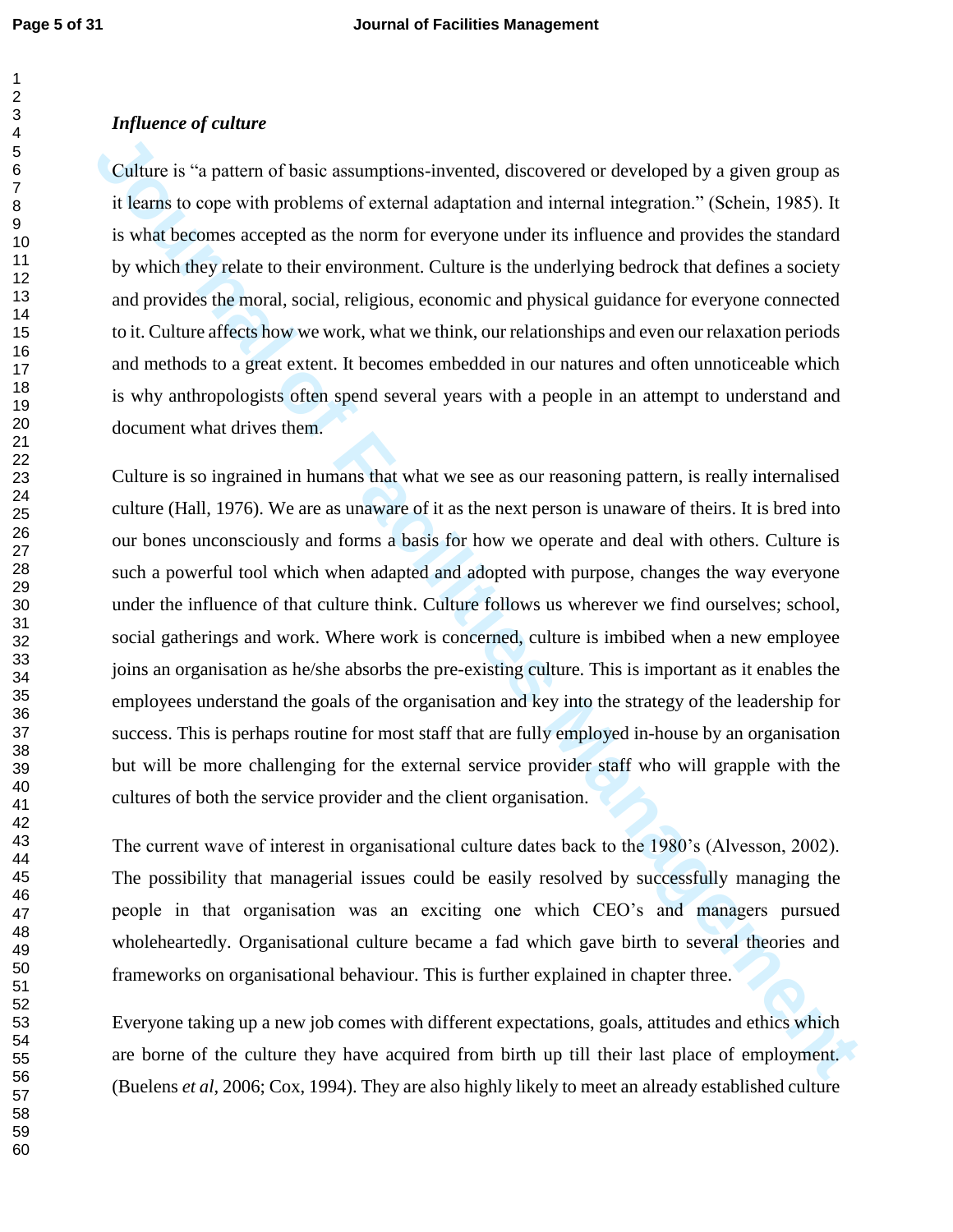at their new place of employment except where that company is a new start. Thus, organisational culture is made up of more than one subculture as there are likely various sets of professionals with varied backgrounds working in any given organisation (Brooks, 2009). This leads every organisation to establish for itself whether consciously or otherwise a governing and overriding pattern of work that enables them work on similar wavelengths and deliver their set goals.

There is no agreed definition of organisational culture by the various researchers who have studied the subject. The business, anthropological and sociological perspectives adopt different approaches to culture and therefore organisational culture (Gustav, 2012). Brooks (2009) argues that strong cultures exist in organisations which exhibit a close relationship between themselves and their environment. The best societies therefore had the strongest cultures and routines which held them bound in the system passed down in time. This system would then form the basis from which business and financial decisions can be made. Schein (1985) also defines organisational culture as existing on different levels.

- The core at which lie people's assumptions and beliefs which influence our 'common sense' view of the organisational world.
- Cultural values which lie at the intermediate level: and,
- At the surface, culture manifests itself as behaviour.

culture is made up of more than one subculture as there are likely various sets of professionals<br>with varied backgrounds working in any given organisation (Brooks, 2009). This leads every<br>organisation to establish for tis For the purpose of this study, organisational culture will be defined as a dynamic and complex system of social patterns that govern the mechanism of core beliefs and assumptions, values and behavioural rituals by which an organisation relates with itself and external bodies. 'Dynamic and complex' because of the layers of culture that are blended together to become the 'mechanism of core beliefs' or an internalised code of conduct. 'Values and behavioural rituals' are the acceptable criteria which the organisation and its staff assess themselves and others. This cultural behaviour is not automatically imbibed and can only be learned. The degree to which an employee inculcates this culture is known as 'cultural fit' and will also be explained.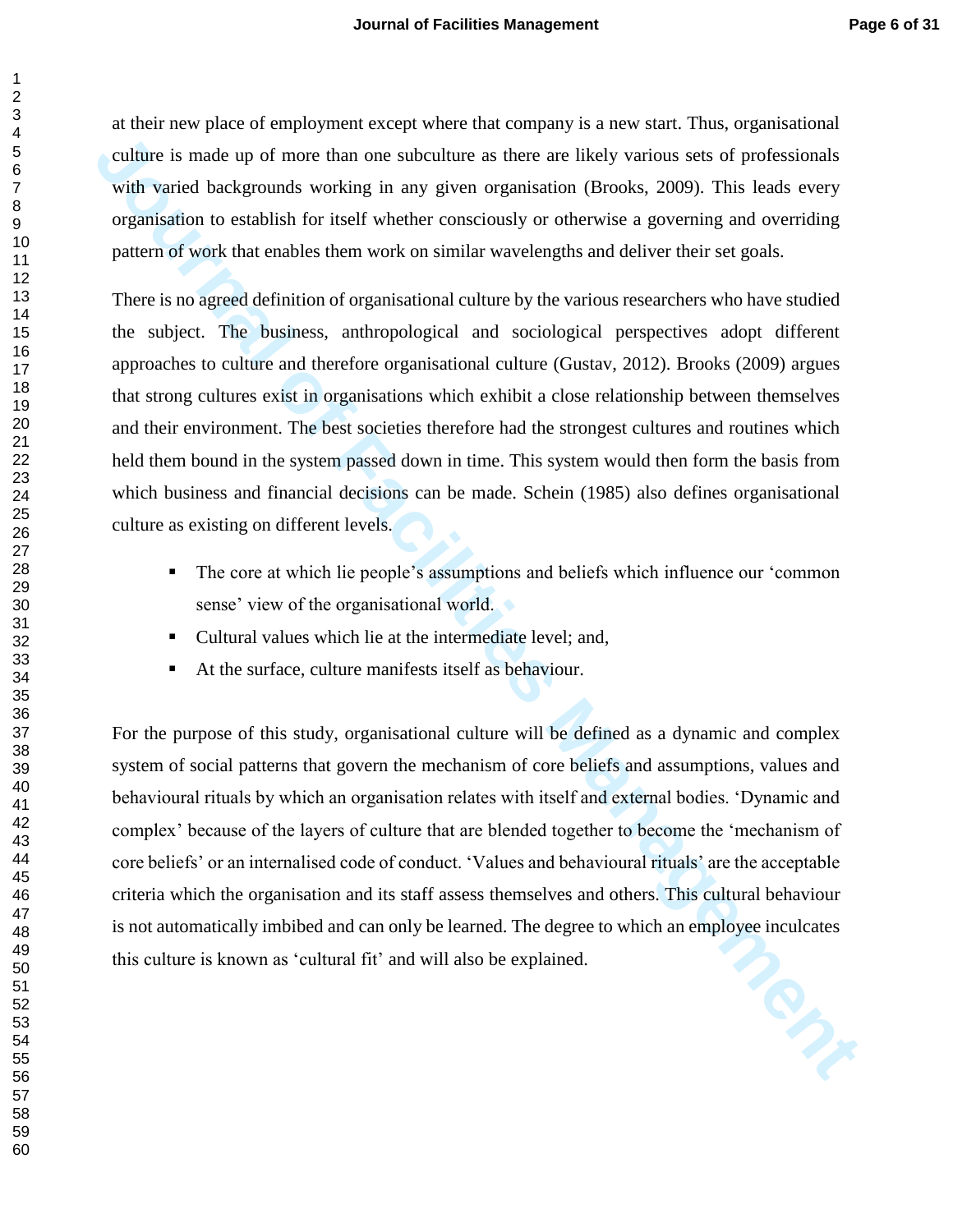#### *Cultural socialisation and FM*

Socialisation provides new recruits with a set pattern of behaviour they can emulate to enable them to blend into the organisation (Buchanan, 2010) in essence; organisational socialisation is the key to ensuring a seamless entry of newly employed staff. (Ge *et al.,* 2010).

Newly employed staff are able to integrate into the organisation through training and managerial interventions (Brooks, 2009) and by watching more experienced employees. The greatest risk to company success both financially and socially is a dilution of its traditional method of getting results. Socialisation of new recruits is currently the best way to preserve these traditions.

Several theories currently exist on the best socialisation process for employees (Saks and Ashforth, 1997). Not all of these frameworks are applicable to the external service provider employee as they have been designed to suit various work scenarios. Several were produced during the industrial age when employees could start and retire from the same organisation. The current social age has employees moving on to the next challenge after a few years in a bid for professional advancement and growth. This makes the use of early socialisation models difficult except they are adapted to the unique circumstances of the external service provider staff.

Socialisation provides new recruits with a set pattern of behaviour they can entubate to enable them<br>to blend into the organisation (Buchanan, 2010) in essence, organisational socialisation is the key<br>to ensuring a seamles Many FM organisations prefer to outsource these non-core services to professional service providers and concentrate on hiring employees who have a direct impact on their goals. This often results in external service provider employees from different providers who likely have no idea what the company's goals are and who might come into the company with pre-ingrained culture in them from their employers. Whilst Coyle-Shapiro and Morrow (2006) believe the employee's commitment to their contracting organisation might actually improve their commitment to the client organisation, there is still a need to socialise the newly external service provider employee. UKCES (2012) agrees by reporting that investment in staff through accredited training activities can make individuals feel like valued members of the company.

The discrepancy in the cultures of these two organisations may cause the external service provider employee to deliver below target and find it difficult to integrate with the client organisation while an in-house colleague blends in with relative ease. This difference in the degree of congruence between an outsourced FM employee and the client organisation will be termed 'FM Cultural Fit'. A higher 'fit' level makes it difficult or even impossible for outsiders to distinguish between the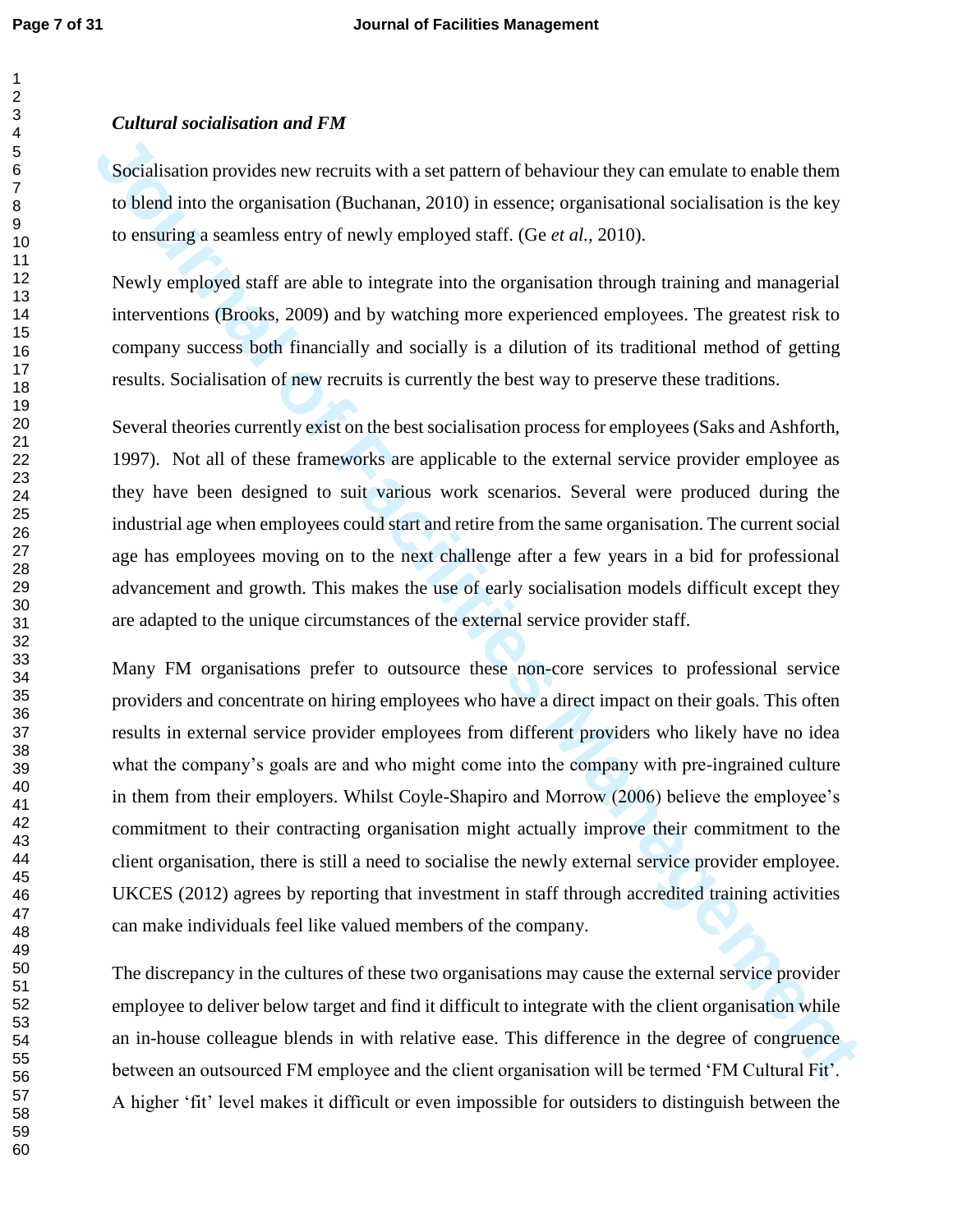in-house and the external service provider employee. 'FM Cultural Fit' will be used to determine if the discrepancy between both organisational cultures is been managed, how it is being managed and if the management is done by the FM organisation or the client organisation.

|                                                            |                                 | if the discrepancy between both organisational cultures is been managed, how it is being managed                                                                                                                                                                                                                                                                                                                                                                                                                                                                                                                                                       |                                                                                                                                                                                                                  |
|------------------------------------------------------------|---------------------------------|--------------------------------------------------------------------------------------------------------------------------------------------------------------------------------------------------------------------------------------------------------------------------------------------------------------------------------------------------------------------------------------------------------------------------------------------------------------------------------------------------------------------------------------------------------------------------------------------------------------------------------------------------------|------------------------------------------------------------------------------------------------------------------------------------------------------------------------------------------------------------------|
|                                                            |                                 | and if the management is done by the FM organisation or the client organisation.                                                                                                                                                                                                                                                                                                                                                                                                                                                                                                                                                                       |                                                                                                                                                                                                                  |
|                                                            |                                 | The current gap identified above in the field of FM shows the importance of employee<br>management as a key to achieving KPI's (Key Performance Index) and delivering quality service<br>as agreed in a contract and as expected by the customer. An important theme that arose during the<br>examination of these models is that the socialisation process takes place in three stages: Pre-<br>socialisation, In-socialisation and Post-socialisation (table 1).<br>Table 1: Organisational socialisation models theories.                                                                                                                           |                                                                                                                                                                                                                  |
| Organisational                                             |                                 | Degree of adaptability to study.                                                                                                                                                                                                                                                                                                                                                                                                                                                                                                                                                                                                                       | <b>Action</b>                                                                                                                                                                                                    |
| <b>Socialisation Models</b>                                |                                 |                                                                                                                                                                                                                                                                                                                                                                                                                                                                                                                                                                                                                                                        |                                                                                                                                                                                                                  |
| Buchanan's<br><b>Stage Early Career</b><br>Model<br>1974). | <b>Three</b><br>(Buchanan       | The basic features of this model have an In-socialisation stage<br>$\bullet$<br>but do not include what happens before the socialisation<br>process.<br>This model bases organisational socialisation on a 5-year plan<br>$\bullet$<br>which will not be practical in the ever changing field of FM.<br>• Employs formal, sequential and fixed tactics                                                                                                                                                                                                                                                                                                 | Use relevant features of<br>model in a substantially<br>reduced timeframe.                                                                                                                                       |
| Feldman's<br><b>Stage</b><br>(Feldman<br>1976b)            | <b>Three</b><br>Model<br>1976a, | Feldman's model is one of the most applicable to the FM<br>$\bullet$<br>sector as its stages can be adjusted to fit the outsourced FM<br>staff.<br>The anticipatory socialisation stage or Pre-socialisation stage<br>here is relevant to all new employees and should be utilised in<br>training all new staff as it discusses what happens before the<br>socialisation process begins<br>The second stage is similar to Buchanan's second stage and<br>so can be merged. The expected outcomes should also be<br>detailed to ensure that the desired output has been achieved or<br>create room for change.<br>Employs formal and sequential tactics | anticipatory<br>The<br>socialisation stage will<br>be useful in the creation<br>of a new model for<br>external service provider<br>employees as this will be<br>useful in starting the<br>socialisation process. |
| Pascale's<br><b>Stage</b><br>(Pascale 1984)                | <b>Seven</b><br>Model           | Pascale's model is not for the typical external service provider<br>employee who is placed to do a specific duty in an<br>organisation for the duration of a contract.<br>Employs sequential, serial and formal tactics of socialisation                                                                                                                                                                                                                                                                                                                                                                                                               | The sixth step may be<br>included in the new<br>socialisation model as<br>folklore is an excellent<br>to<br>present<br>way                                                                                       |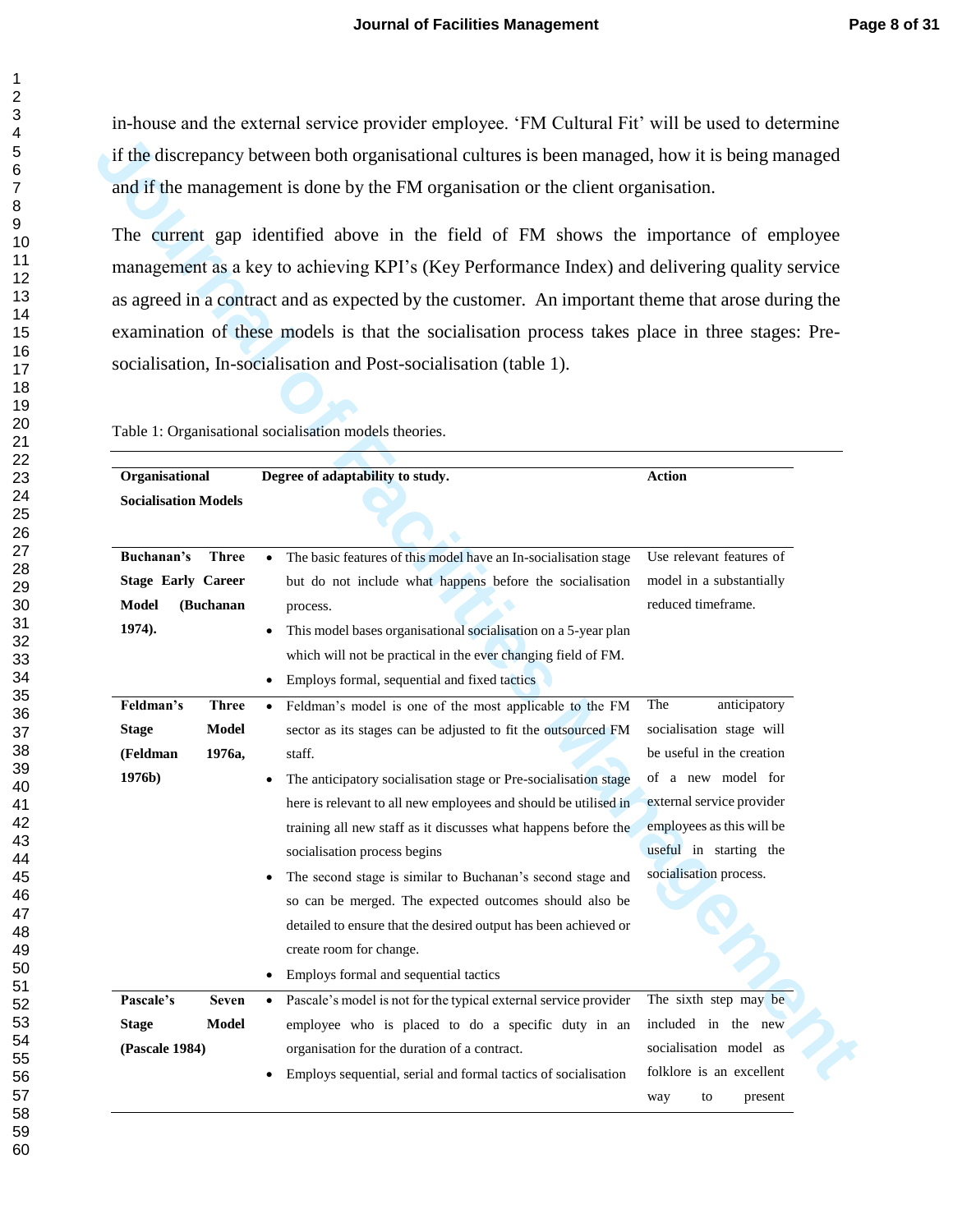|                             |           | Has a recruitment level that selects only employees who 'fit'                                            | organisational culture to |
|-----------------------------|-----------|----------------------------------------------------------------------------------------------------------|---------------------------|
|                             |           | the organisation.                                                                                        | employees<br>and          |
|                             |           | It does not have a defined post-socialisation stage.                                                     | customers alike.          |
| <b>Schein's Three Stage</b> |           | This model is expects the laying of false expectations by both                                           | The acceptable aspects    |
| <b>Socialisation Model</b>  |           | parties which does not always have to be especially where                                                | will be incorporated into |
| (Schein 1978).              |           | pertinent issues are discussed amongst all parties. In FM, the                                           | the new framework.        |
|                             |           | contract should be honoured by the FM Company, the client                                                |                           |
|                             |           | and the external service provider staff.                                                                 |                           |
|                             |           | It has a Pre-socialisation stage but expects it to be                                                    |                           |
|                             |           | disappointing to the employee after work commences. It also                                              |                           |
|                             |           | has an In-socialisation stage which is necessary for a well-                                             |                           |
|                             |           | adjusted socialisation process but skips the Post-socialisation                                          |                           |
|                             |           | stage.                                                                                                   |                           |
|                             |           | Employs informal and sequential socialisation tactics                                                    |                           |
| Wanous' Integrative         | $\bullet$ | This model picked the best points from the other models and                                              | It will be useful as a    |
| Approach to Stages          |           | makes it stages succinct. It also has a well-defined In-                                                 | basis for this research   |
| Socialisation<br>of         |           | socialisation stage but skips both the Pre and the Post-                                                 | with the best pieces      |
| (Wanous 1980)               |           | socialisation stages.                                                                                    | incorporated into the     |
|                             |           | Employs the formal, individual and sequential tactics                                                    | new framework.            |
|                             |           | The Pre-socialisation stage is what occurs before the employee begins work and comprises what            |                           |
|                             |           | they anticipate the organisation and their duties to be. Only two of the models (Feldman, Schein)        |                           |
|                             |           | have this stage. From their models, the reality is mostly different form the expectations.               |                           |
|                             |           |                                                                                                          |                           |
|                             |           | The In-socialisation stage comprises what happens after socialisation has commenced up till the          |                           |
|                             |           | new employee has been integrated into the organisation. This is where the induction takes place          |                           |
|                             |           | and the organisation arranges a training schedule for the new employee/s. It ends when the               |                           |
|                             |           | employee understands the culture of the organisation and has accepted their role in it. This stage       |                           |
|                             |           | was present in all the socialisation models and was the major focus as it is the most important          |                           |
|                             |           | aspect of the process. The Post-socialisation stage is what happens after the employee has been          |                           |
|                             |           |                                                                                                          |                           |
|                             |           | fully integrated into the organisation. It dwells on the 'What happens next?' question which these       |                           |
|                             |           | models have all failed to answer. It is important to the 'cultural fit' that a high integration level is |                           |
|                             |           | maintained at all times especially where the employees are straddling more than one organisation         |                           |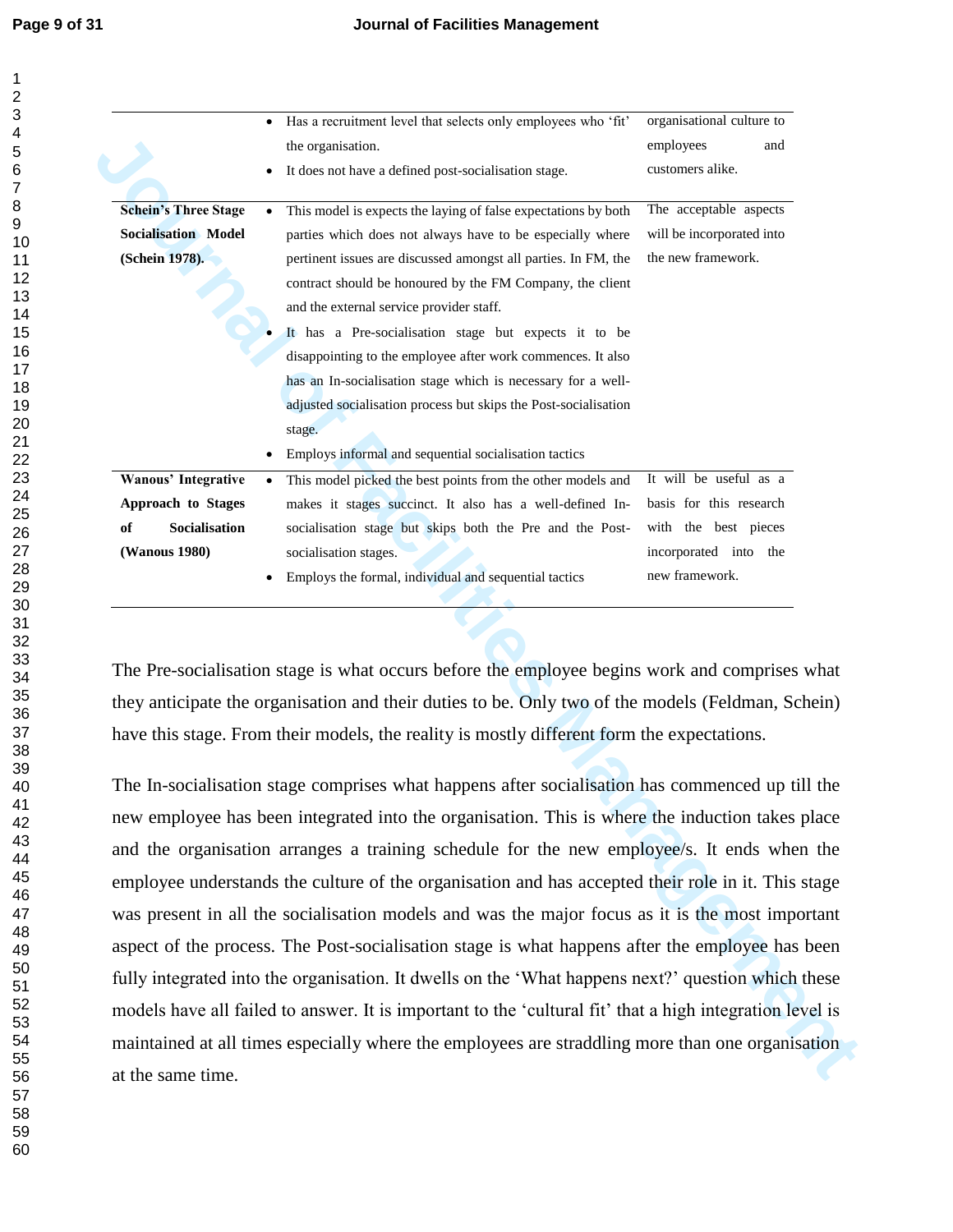#### **Methodology**

|                                                                                                   | This study desired to know what happens to the socialisation of external service provider staff and   |             |                    |                      |  |  |  |  |
|---------------------------------------------------------------------------------------------------|-------------------------------------------------------------------------------------------------------|-------------|--------------------|----------------------|--|--|--|--|
|                                                                                                   | how to make it better. Essentially, it seeks to define the current socialisation processes undertaken |             |                    |                      |  |  |  |  |
|                                                                                                   | by stakeholders in the FM delivery process through the identification of the variables that will      |             |                    |                      |  |  |  |  |
|                                                                                                   | emerge from data gathered. This will be best achieved by exploring the values these stakeholders      |             |                    |                      |  |  |  |  |
|                                                                                                   | classify as important and clarifying the place of the external service provider staff in these        |             |                    |                      |  |  |  |  |
| relationships.                                                                                    |                                                                                                       |             |                    |                      |  |  |  |  |
|                                                                                                   | A qualitative research method was selected for the collection of primary data in this study and it    |             |                    |                      |  |  |  |  |
| was determined that the aim of the research will be better met through a multi-method qualitative |                                                                                                       |             |                    |                      |  |  |  |  |
|                                                                                                   | research rather than a mono-method qualitative, mono-method quantitative or mixed methods             |             |                    |                      |  |  |  |  |
|                                                                                                   | design. The qualitative approach enables rich material to emerge within parameters focused on the     |             |                    |                      |  |  |  |  |
|                                                                                                   | external service provider staff in client organisations. The data was gathered through face-to-face   |             |                    |                      |  |  |  |  |
|                                                                                                   | interviews (see the participant profile in table 2) to develop the first stage of the framework and   |             |                    |                      |  |  |  |  |
|                                                                                                   |                                                                                                       |             |                    |                      |  |  |  |  |
| then refined through focus groups and further interviews. The interviewees outlined below were    |                                                                                                       |             |                    |                      |  |  |  |  |
|                                                                                                   |                                                                                                       |             |                    |                      |  |  |  |  |
|                                                                                                   | selected using a purposeful sampling method.                                                          |             |                    |                      |  |  |  |  |
|                                                                                                   | Table 2: Profile for selected interview participants                                                  |             |                    |                      |  |  |  |  |
| Participant                                                                                       | Sector                                                                                                | Years<br>of | Current role       | Stakeholder position |  |  |  |  |
|                                                                                                   |                                                                                                       | Experience  |                    |                      |  |  |  |  |
|                                                                                                   |                                                                                                       |             |                    |                      |  |  |  |  |
| Participant 1                                                                                     | Health                                                                                                | 10          | EO                 | Client organisation  |  |  |  |  |
| Participant 2                                                                                     | Construction                                                                                          | 15          | <b>ORM</b>         | Client organisation  |  |  |  |  |
| Participant 3                                                                                     | Consultancy                                                                                           | 26          | ${\cal C}{\cal T}$ | Client organisation  |  |  |  |  |
| Participant 4                                                                                     | Education                                                                                             | 09          | <b>SFC</b>         | Client organisation  |  |  |  |  |
| Participant 5                                                                                     | Entertainment/Leisure                                                                                 | 30          | OD                 | Client organisation  |  |  |  |  |
| Participant 6                                                                                     | Leisure                                                                                               | 16.5        | CM                 | Client organisation  |  |  |  |  |
| Participant 7                                                                                     | Entertainment                                                                                         | 26          | <b>HCS</b>         | Client organisation  |  |  |  |  |
| Participant 8                                                                                     | <b>Sports</b>                                                                                         | 17          | <b>FM</b>          | Client organisation  |  |  |  |  |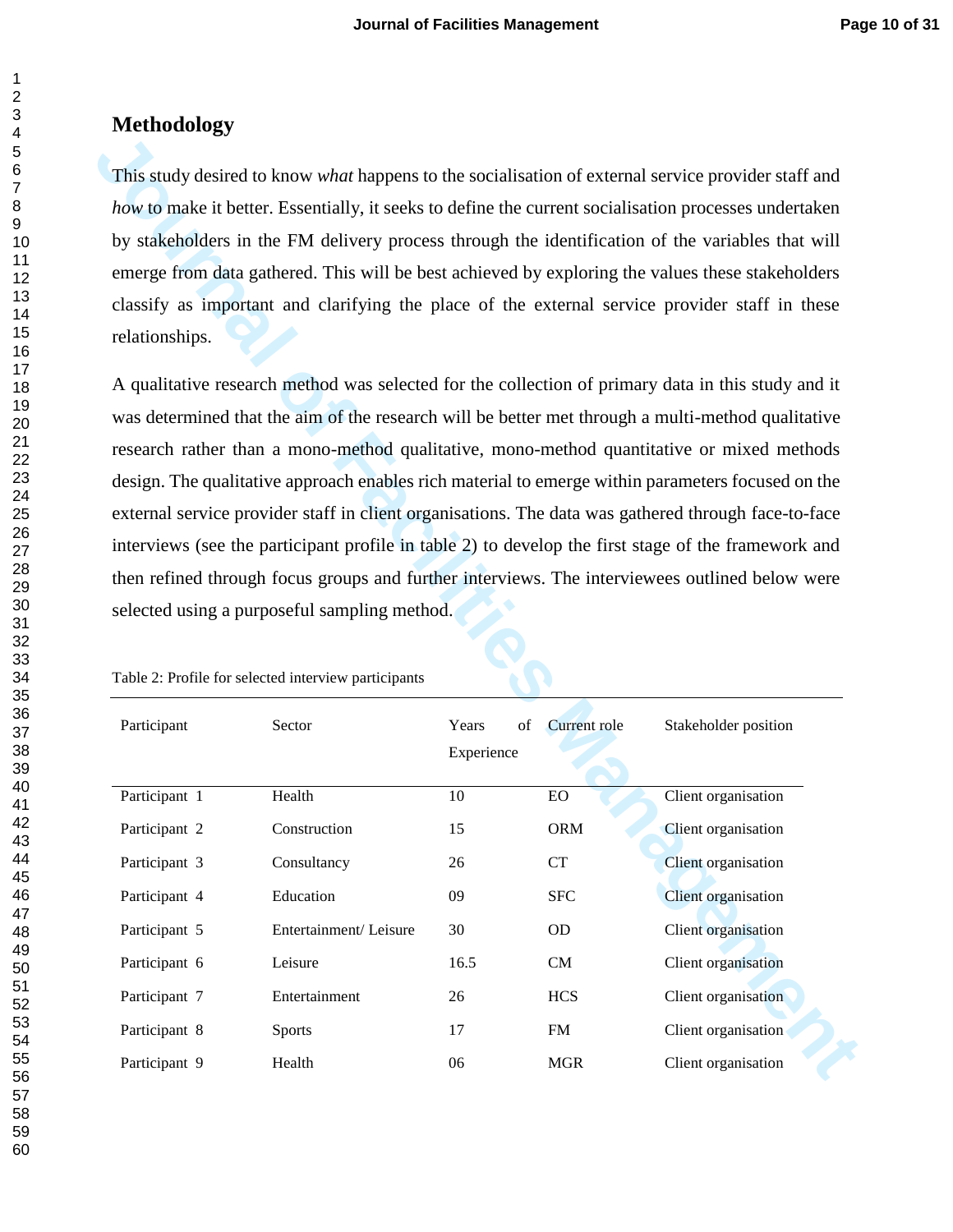| Participant 10 | Property                   | 14 | <b>LCS</b> | Client organisation |
|----------------|----------------------------|----|------------|---------------------|
| Participant 11 | <b>Facilities services</b> | 08 | <b>CSM</b> | Service provider    |
| Participant 12 | <b>Facilities services</b> | 17 | <b>MD</b>  | Service provider    |
| Participant 13 | <b>Facilities services</b> | 31 | <b>FSL</b> | Service provider    |
| Participant 14 | <b>Facilities services</b> | 23 | <b>BDM</b> | Service provider    |
| Participant 15 | Facilities services        | 25 | <b>SAM</b> | Service provider    |
| Participant 16 | <b>Facilities services</b> | 18 | AD         | Service provider    |

| Participant 11                                                                                                                   | Facilities services                           |                  | 08            | <b>CSM</b> | Service provider                                                                                                                                                                                                                                                                                                                                                                                                                                                                                                                                                                                                                                                                                                                                                                                                                                                                               |
|----------------------------------------------------------------------------------------------------------------------------------|-----------------------------------------------|------------------|---------------|------------|------------------------------------------------------------------------------------------------------------------------------------------------------------------------------------------------------------------------------------------------------------------------------------------------------------------------------------------------------------------------------------------------------------------------------------------------------------------------------------------------------------------------------------------------------------------------------------------------------------------------------------------------------------------------------------------------------------------------------------------------------------------------------------------------------------------------------------------------------------------------------------------------|
| Participant 12                                                                                                                   | Facilities services                           |                  | 17            | MD         | Service provider                                                                                                                                                                                                                                                                                                                                                                                                                                                                                                                                                                                                                                                                                                                                                                                                                                                                               |
| Participant 13                                                                                                                   | Facilities services                           |                  | 31            | <b>FSL</b> | Service provider                                                                                                                                                                                                                                                                                                                                                                                                                                                                                                                                                                                                                                                                                                                                                                                                                                                                               |
| Participant 14                                                                                                                   | Facilities services                           |                  | 23            | <b>BDM</b> | Service provider                                                                                                                                                                                                                                                                                                                                                                                                                                                                                                                                                                                                                                                                                                                                                                                                                                                                               |
| Participant 15                                                                                                                   | Facilities services                           |                  | 25            | SAM        | Service provider                                                                                                                                                                                                                                                                                                                                                                                                                                                                                                                                                                                                                                                                                                                                                                                                                                                                               |
| Participant 16                                                                                                                   | Facilities services                           |                  | 18            | AD         | Service provider                                                                                                                                                                                                                                                                                                                                                                                                                                                                                                                                                                                                                                                                                                                                                                                                                                                                               |
| for the interviews were applied to the focus groups.<br>Table 3: Profile for selected focus group organisations and participants | senior account manager; Ad – account director |                  |               |            | director; cm – centre manager; hcs – head of corporate services; fm – facilities manager; MGR – Manager; LCS – lead cyclical surveyor;<br>csm - Customer service manager; Md – managing director; FSL – field service leader; BDM – business development manager; sam -<br>There were 18 questions in total arranged to relax the participant first before asking the most<br>important questions. To improve audio quality, two audio recorders were used for each interview<br>to capture the session. The data was transcribed then subsequently analysed using NVivo software<br>by coding the data into relevant key themes. The same principle was followed for the focus groups<br>which were used to further refine the proposed framework and the profiles for the focus group<br>participants can be seen in table 3. The same recording, transcription and analysis procedures used |
| Participant                                                                                                                      | Sector                                        | Experience (yrs) | Current role  |            | Stakeholder position                                                                                                                                                                                                                                                                                                                                                                                                                                                                                                                                                                                                                                                                                                                                                                                                                                                                           |
| Participant 1                                                                                                                    | Legal                                         | 37               | <b>FM</b>     |            | Client organisation                                                                                                                                                                                                                                                                                                                                                                                                                                                                                                                                                                                                                                                                                                                                                                                                                                                                            |
| Participant 2                                                                                                                    | Legal                                         | 28               | BO.           |            | Service provider                                                                                                                                                                                                                                                                                                                                                                                                                                                                                                                                                                                                                                                                                                                                                                                                                                                                               |
| Participant 3                                                                                                                    | Legal                                         | 08               | BM            |            | Client organisation                                                                                                                                                                                                                                                                                                                                                                                                                                                                                                                                                                                                                                                                                                                                                                                                                                                                            |
| Participant 4                                                                                                                    | Legal                                         | 03               | RMM           |            | Service provider                                                                                                                                                                                                                                                                                                                                                                                                                                                                                                                                                                                                                                                                                                                                                                                                                                                                               |
| Participant 5                                                                                                                    | Legal                                         | 02               | OM            |            | Service provider                                                                                                                                                                                                                                                                                                                                                                                                                                                                                                                                                                                                                                                                                                                                                                                                                                                                               |
| Participant 6                                                                                                                    | Consultancy                                   | 15               | HDM           |            | Service provider                                                                                                                                                                                                                                                                                                                                                                                                                                                                                                                                                                                                                                                                                                                                                                                                                                                                               |
| Participant 7                                                                                                                    | Consultancy                                   | $07\,$           | ${\rm AFM}$   |            | Client organisation                                                                                                                                                                                                                                                                                                                                                                                                                                                                                                                                                                                                                                                                                                                                                                                                                                                                            |
| Participant 8                                                                                                                    | Consultancy                                   | $2.5\,$          | <b>BS</b>     |            | Service provider                                                                                                                                                                                                                                                                                                                                                                                                                                                                                                                                                                                                                                                                                                                                                                                                                                                                               |
| Participant 9                                                                                                                    |                                               |                  | $\text{MM}{}$ |            |                                                                                                                                                                                                                                                                                                                                                                                                                                                                                                                                                                                                                                                                                                                                                                                                                                                                                                |
|                                                                                                                                  | Education                                     | 24               |               |            | Client organisation                                                                                                                                                                                                                                                                                                                                                                                                                                                                                                                                                                                                                                                                                                                                                                                                                                                                            |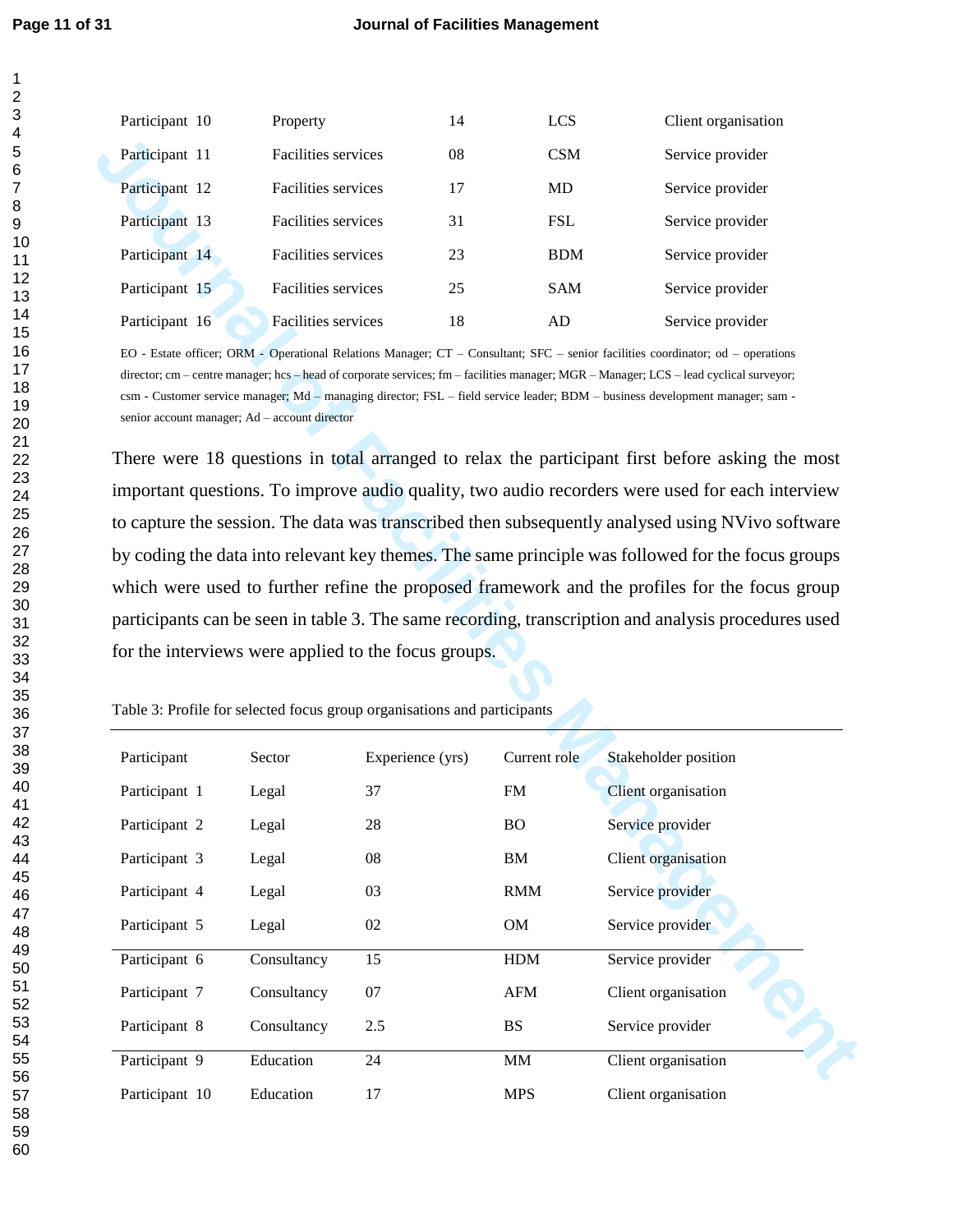| Participant 11                  | Education                         | $09+$                            | <b>HSM</b>    | Service provider              |
|---------------------------------|-----------------------------------|----------------------------------|---------------|-------------------------------|
| Participant 12                  | Housing                           | 02                               | <b>PS</b>     | Client organisation           |
| Participant 13                  | Housing                           | 03                               | DM            | Client organisation           |
| Participant 14                  | Housing                           | 01                               | <sub>CC</sub> | Client organisation           |
| Participant 15                  | Housing                           | 14                               | <b>LCS</b>    | Client organisation           |
| Participant 16                  | Housing                           | 10                               | BM            | Service provider              |
| <b>RMM-Reactive Maintenance</b> |                                   | <b>MM-Maintenance Manager:</b>   |               | LCS – Lead Cyclical           |
| Manager;                        |                                   | MPS-Maintenance Plan Supervisor; |               | Surveyor;                     |
| HDM-Helpdesk Manager;           |                                   | PS-Property Services;            |               | BS-Building Surveyor;         |
|                                 | AFM-Assistant Facilities Manager; | DM-Direct Maintenance;           |               | <b>FM-Facilities Manager;</b> |
|                                 | HSM-Health And Safety Manager;    | CC-Compliance Coordinator;       |               | <b>BO-Business Owner:</b>     |
|                                 | MPS-Maintenance Plan Supervisor;  |                                  |               | <b>BM-Building Manager;</b>   |
|                                 |                                   |                                  |               | <b>OM-Operations Manager;</b> |

## **Interview findings and discussion**

The interview results revealed 3 major themes affecting the socialisation of external service provider employees where client organisation integration is concerned and a broad overview of the three themes and their components can be seen in figure 1.



Figure 1: High and mid-level interview themes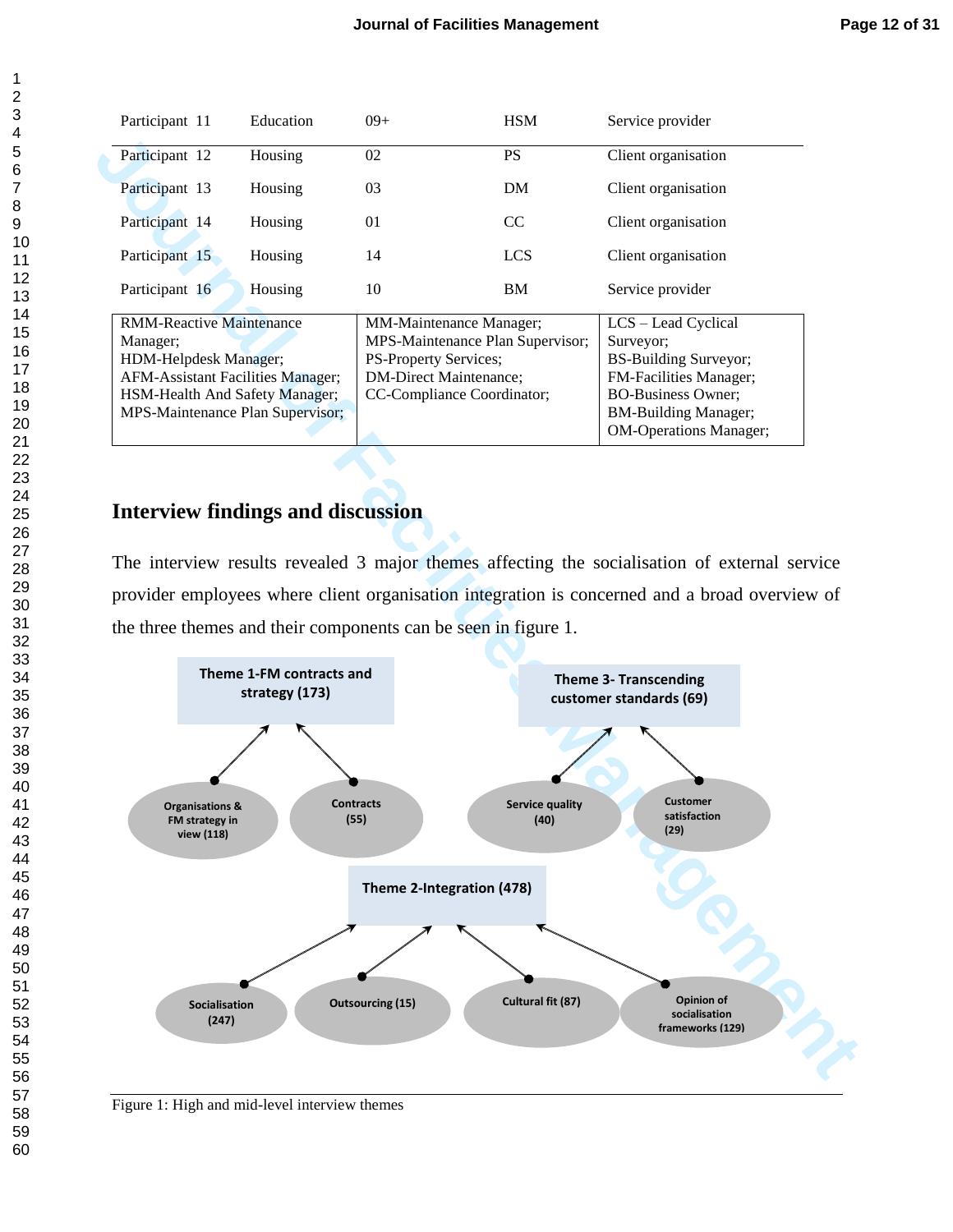#### *Theme 1-FM contracts and strategy*

|                                                                                                                                 | the organisation, the strategy of the FM department, its staff, and FM contracts. Gaining<br>understanding in this area shows how relevant FM is to todays' organisation but even more<br>importantly, we can see how the relationships between client organisations and service providers' |                                                       |
|---------------------------------------------------------------------------------------------------------------------------------|---------------------------------------------------------------------------------------------------------------------------------------------------------------------------------------------------------------------------------------------------------------------------------------------|-------------------------------------------------------|
|                                                                                                                                 |                                                                                                                                                                                                                                                                                             |                                                       |
|                                                                                                                                 |                                                                                                                                                                                                                                                                                             |                                                       |
|                                                                                                                                 |                                                                                                                                                                                                                                                                                             |                                                       |
|                                                                                                                                 | work through the contracts they embark upon (table 4). Here, we also understand what                                                                                                                                                                                                        |                                                       |
|                                                                                                                                 | organisations expect of their external service provider employees and information is provided by                                                                                                                                                                                            |                                                       |
|                                                                                                                                 | both the clients and the service providers. General characteristics give a universal feel for what is                                                                                                                                                                                       |                                                       |
|                                                                                                                                 | expected for example and show that most of these characteristics are not unachievable by the                                                                                                                                                                                                |                                                       |
|                                                                                                                                 | average employee. It is in fact what a standard organisation might expect of all employees whether                                                                                                                                                                                          |                                                       |
|                                                                                                                                 | Table 4: Organisations and FM strategy in view                                                                                                                                                                                                                                              |                                                       |
|                                                                                                                                 |                                                                                                                                                                                                                                                                                             |                                                       |
| <b>Theme</b>                                                                                                                    | <b>Qualitative findings</b>                                                                                                                                                                                                                                                                 | Passages                                              |
|                                                                                                                                 |                                                                                                                                                                                                                                                                                             | $\mathbf{coded}% \left( b^{\prime},\mathbf{0}\right)$ |
| Characteristics of                                                                                                              | It came across during the interviews that the FM scope is wide-ranging and                                                                                                                                                                                                                  |                                                       |
|                                                                                                                                 |                                                                                                                                                                                                                                                                                             | 21                                                    |
|                                                                                                                                 | that the participants all work in different organisational settings. The space                                                                                                                                                                                                              |                                                       |
|                                                                                                                                 | used, the organisational structure, the contract types and lengths, the                                                                                                                                                                                                                     |                                                       |
|                                                                                                                                 | outsourced service needed, the organisational type and; what they demand                                                                                                                                                                                                                    |                                                       |
|                                                                                                                                 | for from service providers are examples of the differences amongst the                                                                                                                                                                                                                      |                                                       |
|                                                                                                                                 | organisations. This confirms initial suppositions that the framework                                                                                                                                                                                                                        |                                                       |
|                                                                                                                                 | needed for socialising external service provider staff must be flexible                                                                                                                                                                                                                     |                                                       |
|                                                                                                                                 | enough to fit the structure and culture of various organisational types in<br>order to be effective.                                                                                                                                                                                        |                                                       |
|                                                                                                                                 | This refers to the qualities they want their staff to exhibit whether they are                                                                                                                                                                                                              | 33                                                    |
|                                                                                                                                 | internal or outsourced. A key element was around trust, with one                                                                                                                                                                                                                            |                                                       |
|                                                                                                                                 | participant saying "we absolutely need to trust each other and we need                                                                                                                                                                                                                      |                                                       |
|                                                                                                                                 | them to be loyal to us. And we will in return be very loyal to them And                                                                                                                                                                                                                     |                                                       |
|                                                                                                                                 | we need our contracted staff to be part of that team, tobe responsible to<br>each other."                                                                                                                                                                                                   |                                                       |
| interviewed<br>organisations<br>Qualities organisations<br>desire in external<br>service provider staff<br>Mutual understanding | Embarking on a contract or partnership which will succeed requires both                                                                                                                                                                                                                     | May<br>29                                             |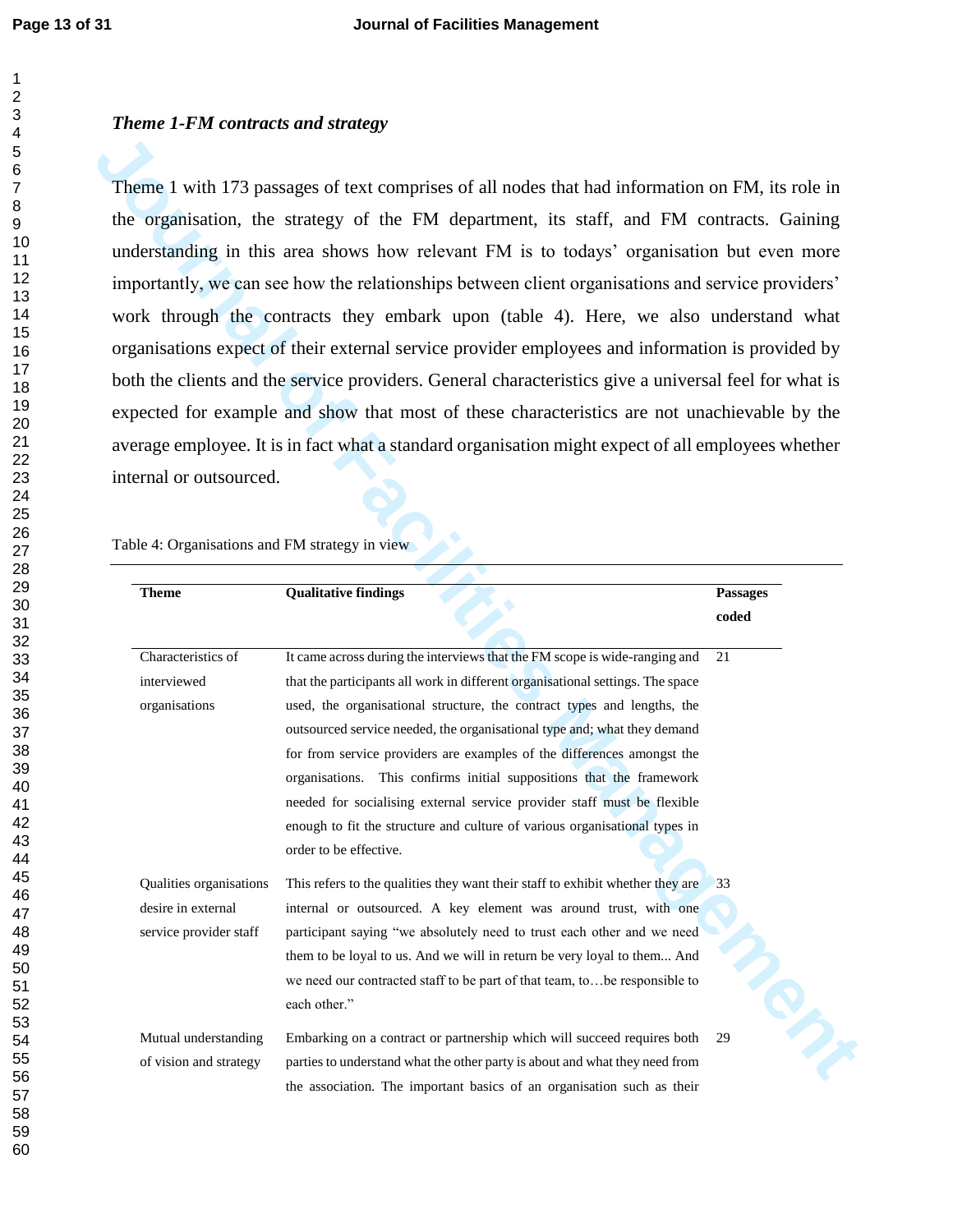vision and goals (both long and short term) need to be understood by the

| <b>Theme</b>                         | <b>Qualitative findings</b>                                                                                                                                                           | <b>Passages</b> |
|--------------------------------------|---------------------------------------------------------------------------------------------------------------------------------------------------------------------------------------|-----------------|
|                                      |                                                                                                                                                                                       |                 |
| Table 5: Contracts                   |                                                                                                                                                                                       |                 |
|                                      |                                                                                                                                                                                       |                 |
|                                      | instrumental in reducing conflicts that might arise after the partnership starts. This should be done<br>by both parties or at the minimum; there should be an awareness of its need. |                 |
|                                      | before the commencement or even the signing of a new contracts (table 5) as they will be                                                                                              |                 |
|                                      | Several of the themes here are important issues that negotiating partners will need to agree upon                                                                                     |                 |
|                                      |                                                                                                                                                                                       |                 |
|                                      |                                                                                                                                                                                       |                 |
| <b>Total</b>                         |                                                                                                                                                                                       | 118             |
| On TUPE and<br>terminated businesses | The challenges of TUPE was felt on 5 occasions, all by service provider's<br>interviewees.                                                                                            | 5               |
|                                      | organisation and with advice on the best way to incorporate external<br>service provider staff including how failure might be avoided.                                                |                 |
| interviewees                         | improve the blending in of the external service provider staff in their                                                                                                               |                 |
| Future direction for                 | This theme arose as a result of immediate future plans by interviewees to                                                                                                             | 6               |
| centrally done                       | the skill set needed (for their department) and initial socialisation after<br>hiring but this is not always the case.                                                                |                 |
| Procurement is                       | This situation will be ideal where the FM unit has an input in the stating                                                                                                            | 2               |
| position                             | management issues which will directly affect external service provider<br>staff under them.                                                                                           |                 |
| structure and FM                     | under another department will most likely suffer from budget and staff                                                                                                                |                 |
| Organisational                       | Organisations where FM are placed too low on the management chain or 3                                                                                                                |                 |
|                                      | that can be adapted to suit most organisations for a successful socialisation<br>process.                                                                                             |                 |
|                                      | on the level really I suppose") reinforce the need for a flexible framework                                                                                                           |                 |
|                                      | of for the recruitment process, we have an internal vacancies  depending                                                                                                              |                 |
|                                      | people young, so we can be looking for people from 17." "as a contract<br>manager we have the final say on who we outsource work to" "in terms                                        |                 |
| <b>Recruitment process</b>           | The various ways the interviewed organisations recruit ("we try and get                                                                                                               | 19              |
|                                      | by all parties.                                                                                                                                                                       |                 |
|                                      | other organisation. This will prevent gross misunderstandings and help oil<br>the relationship as there is a mutual awareness of essential requirements                               |                 |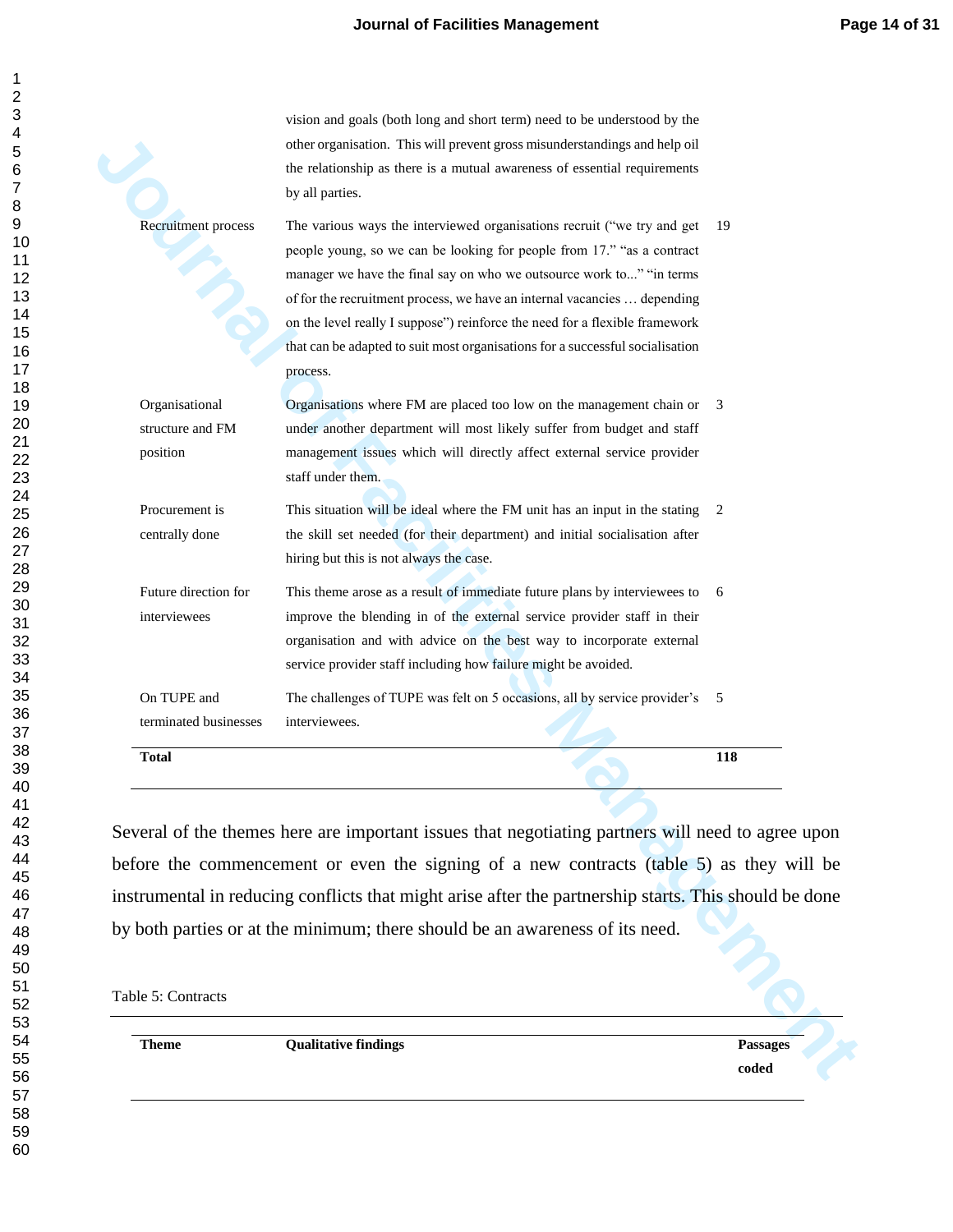| Contractual process,<br>review and   | The contractual process and review undertaken by organisations and the<br>implications of organisation size on contracts can be a good way to determine                                                                           | $\overline{4}$ |
|--------------------------------------|-----------------------------------------------------------------------------------------------------------------------------------------------------------------------------------------------------------------------------------|----------------|
| Implications of<br>organisation size | that a socialisation framework is in place for external service provider<br>employees. When client organisations review the policies of the other<br>organisation, they can determine if a framework exists and decide to install |                |
| Length of contracts                  | one as a term of their contract before it is signed.<br>The average length of contracts for FM average between 12 months- 5 years.                                                                                                | 5              |
|                                      | "It can be anywhere between 12 months and 3 years. 3 years is a normal                                                                                                                                                            |                |
|                                      | contract length" "we are allowed to keep a contract running for a maximum of                                                                                                                                                      |                |
|                                      | three years" "we sign our contracts now, normally three to five years". Some                                                                                                                                                      |                |
|                                      | other contracts go on for much longer e.g. 25-30 years whilst some really short<br>ones may last just a couple of months                                                                                                          |                |
| Number of contracts                  | The participants showed a wide range of what they or their organisations                                                                                                                                                          | 15             |
| dealt with by                        | manage and those with more responsibility might be more concerned about                                                                                                                                                           |                |
| individual and                       | contract performance issues.                                                                                                                                                                                                      |                |
| organisation                         |                                                                                                                                                                                                                                   |                |
| Types of services                    | The types of services involved in organisation's contracts (31 passages) was                                                                                                                                                      | 31             |
| involved in                          | discussed by all the participants bar one, and the services rendered or received                                                                                                                                                  |                |
|                                      |                                                                                                                                                                                                                                   |                |
| organisation's                       | ran almost the whole gamut of the scope of FM as discussed.                                                                                                                                                                       |                |
| contracts                            |                                                                                                                                                                                                                                   |                |
| <b>Total</b>                         |                                                                                                                                                                                                                                   | 55             |
| <b>Theme 2: Integration</b>          |                                                                                                                                                                                                                                   |                |
|                                      | Theme 2 "integration" with 478 passages of text is the focal point of these interviews and in this                                                                                                                                |                |
|                                      | context involves the cohesion of the various parts of a team to satisfy the needs of the customer                                                                                                                                 |                |
|                                      | and where possible, to exceed those needs. This high level theme has four minor themes, one of                                                                                                                                    |                |
|                                      | which discusses the opinions of the interview participants on the creation of a socialisation                                                                                                                                     |                |
|                                      | framework. This theme, <i>opinion on socialisation frameworks</i> , shows the participants' view on the                                                                                                                           |                |
|                                      | creation of a socialisation framework, its application and feasibility. The other three themes discuss                                                                                                                            |                |
|                                      | socialisation in detail, based on the participants' views and introduce the concept of cultural fit to                                                                                                                            |                |
| the discussion.                      |                                                                                                                                                                                                                                   |                |

#### *Theme 2: Integration*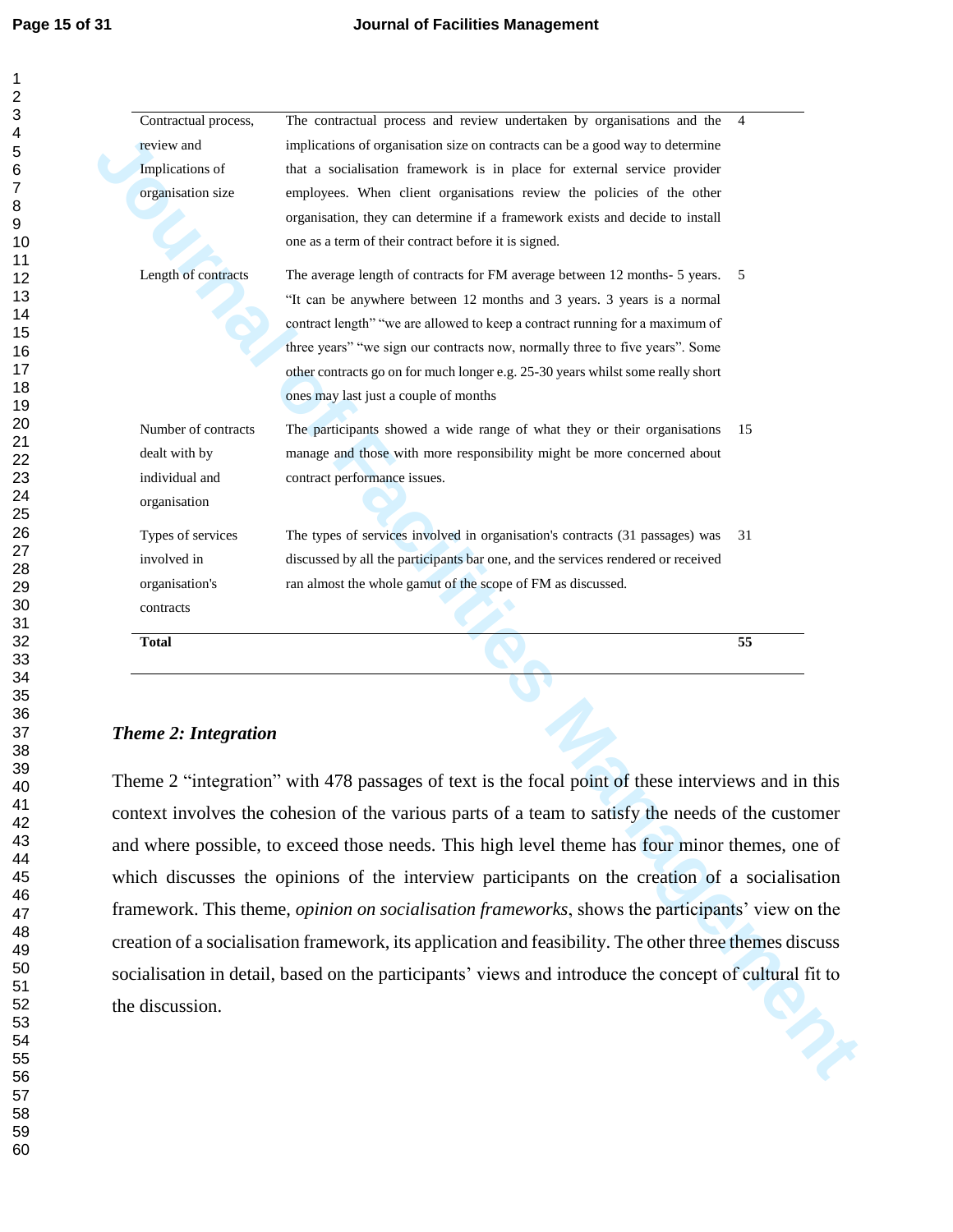The *opinion on socialisation frameworks*, shows the participants' view on the creation of a socialisation framework, its application and feasibility. Essentially, it has several details on what is required in setting up the socialisation process (table 6).

|  | Table 6: Opinion of socialisation frameworks |  |
|--|----------------------------------------------|--|
|  |                                              |  |

| <b>Theme</b>  | <b>Qualitative findings</b>                                                                                                                                                                                                                                                                                                                                                                                                                                                                                                                                                                                                                                                                                                                                          |                          |
|---------------|----------------------------------------------------------------------------------------------------------------------------------------------------------------------------------------------------------------------------------------------------------------------------------------------------------------------------------------------------------------------------------------------------------------------------------------------------------------------------------------------------------------------------------------------------------------------------------------------------------------------------------------------------------------------------------------------------------------------------------------------------------------------|--------------------------|
|               |                                                                                                                                                                                                                                                                                                                                                                                                                                                                                                                                                                                                                                                                                                                                                                      | <b>Passages</b><br>coded |
| Applicability | This theme discussed who could use this framework and organisations that it<br>would be suited for. Over half did believe it could be used by both client<br>organisations and service providers. Some picked one or the other as they felt<br>the responsibility should rest with one party solely.                                                                                                                                                                                                                                                                                                                                                                                                                                                                 | 27                       |
| Components    | This theme sought the opinions of the participants on what components they<br>thought might be necessary or useful to include in the framework. There was<br>a general consensus that an initial period be set aside when the new staff<br>resume to explain the goals and visions of the organisation and to lay out the<br>work-related attributes expected of them. Other components need to include<br>customer expectations, the work process and a role-specific induction, equality<br>and diversity, health and safety, better co-operation, the same work wear where<br>applicable, staff attitude should reflect the environment, code of conduct,<br>creating buddy systems, weekly workshops and most interestingly; an<br>induction before recruitment. | 45                       |
| Feasibility   | All participants believed that a socialisation framework would welcomed by<br>their organisation.                                                                                                                                                                                                                                                                                                                                                                                                                                                                                                                                                                                                                                                                    | 26                       |
| Time frame    | The time frame for a socialisation framework helps to establish a guideline for<br>organisations to know when their internal or external service provider staff<br>'should be' integrated. Based on these varied answers, the timeframe for<br>socialisation will decided by the client organisation in view.                                                                                                                                                                                                                                                                                                                                                                                                                                                        | 31                       |
| <b>Total</b>  |                                                                                                                                                                                                                                                                                                                                                                                                                                                                                                                                                                                                                                                                                                                                                                      | 129                      |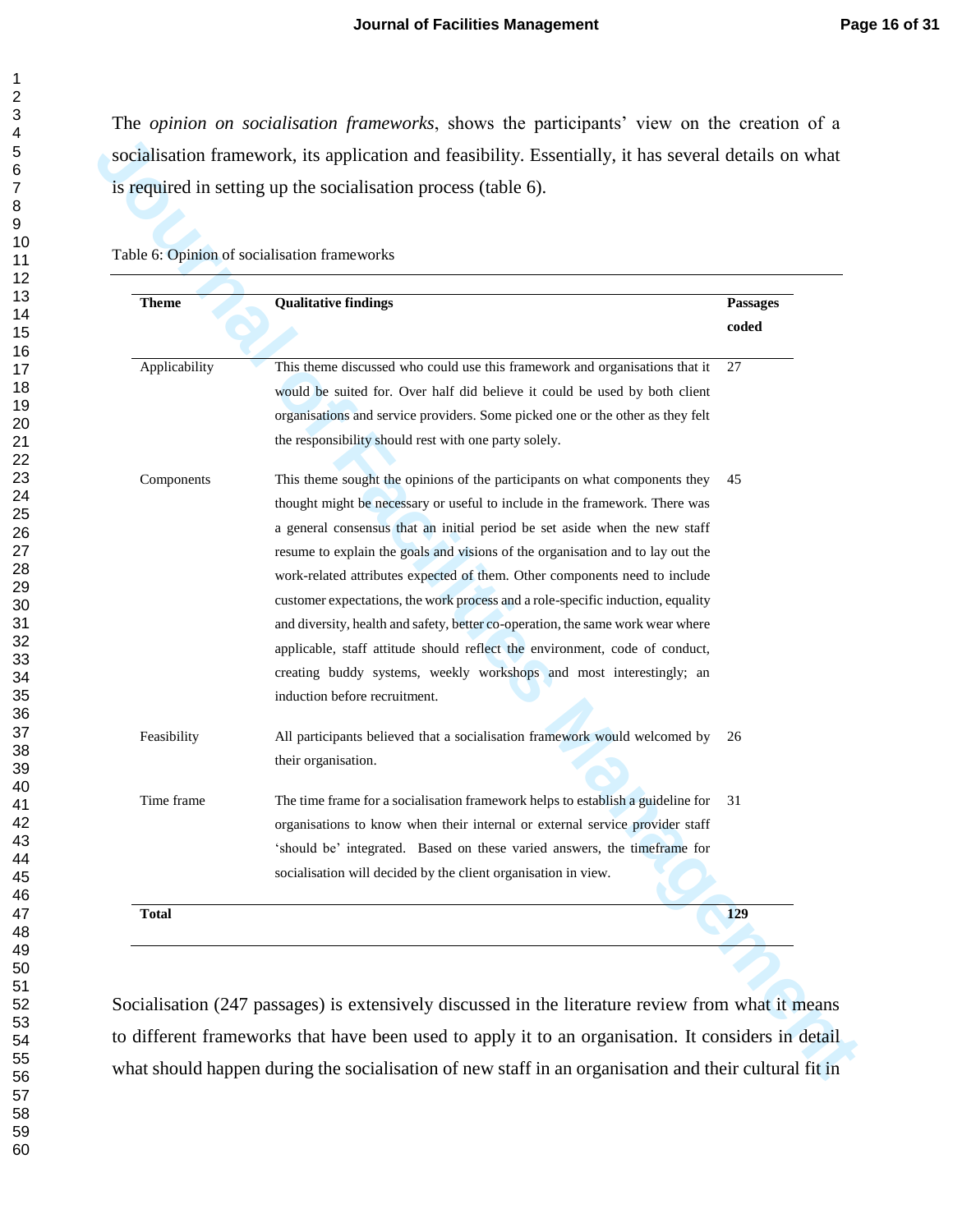the organisation (table 7 and 8) and the interviewees were able to provide important information of the process in their organisations.

#### Table 7: Socialisation

| <b>Theme</b>                                                                        | <b>Qualitative findings</b>                                                                                                                                                                                                                                                                                                                                                                                                                                                         | <b>Passages</b><br>coded |
|-------------------------------------------------------------------------------------|-------------------------------------------------------------------------------------------------------------------------------------------------------------------------------------------------------------------------------------------------------------------------------------------------------------------------------------------------------------------------------------------------------------------------------------------------------------------------------------|--------------------------|
| Benefits and                                                                        | Socialisation has a major benefit: it brings cohesion to an organisation that                                                                                                                                                                                                                                                                                                                                                                                                       | 22                       |
| importance of<br>socialisation                                                      | might otherwise appear disjointed and unable to satisfy its customers' needs<br>to the best of their ability.                                                                                                                                                                                                                                                                                                                                                                       |                          |
| Socialisation process                                                               | The socialisation process is the way and manner by which the external service<br>provider staff are incorporated into the organisation. This information will<br>reveal how, if at all the organisations socialise external service provider staff.<br>It will also reveal if this socialisation method, where available is a standardised<br>process or not. All the participants responded to this and had differing views<br>on whether their organisation had a process or not. | 51                       |
| Content of<br>socialisation process                                                 | One obvious bit in this theme is the myriad ways organisations achieve<br>socialisation. The organisations in this study work at different levels with some<br>muddling along while others have a strict programme they follow. Most of the<br>participants who responded to this theme did use the process to integrate<br>external service provider staff. As a participant said: "the content is<br>understanding our customer requirements".                                    | 24                       |
| Length of<br>socialisation process                                                  | What should the length of a socialisation process be? What will be ideal for<br>organisations to successfully integrate any staff into their workplace?<br>According to the participants of this study, it takes their organisations one day,<br>six months or is a constant ongoing process.                                                                                                                                                                                       | 20                       |
| Is the socialisation<br>of outsourced a                                             | Organisations and service providers are interested in a framework that<br>socialises external service provider staff into the client organisation. This                                                                                                                                                                                                                                                                                                                             | 19                       |
| positive and<br>plausible move                                                      | theme acted as a check to either confirm or discard this assumption. 15<br>participants gave feedback on this and it was all positive.                                                                                                                                                                                                                                                                                                                                              |                          |
| Responsibility for<br>socialising external<br>service provider<br>$_{\mbox{staff}}$ | It was noted that it will be difficult to ascribe this responsibility to either client<br>or service provider as organisations are different and what works for them will<br>most likely be different as well but an awareness of what the other organisation<br>has done is necessary.                                                                                                                                                                                             | 23<br>Q                  |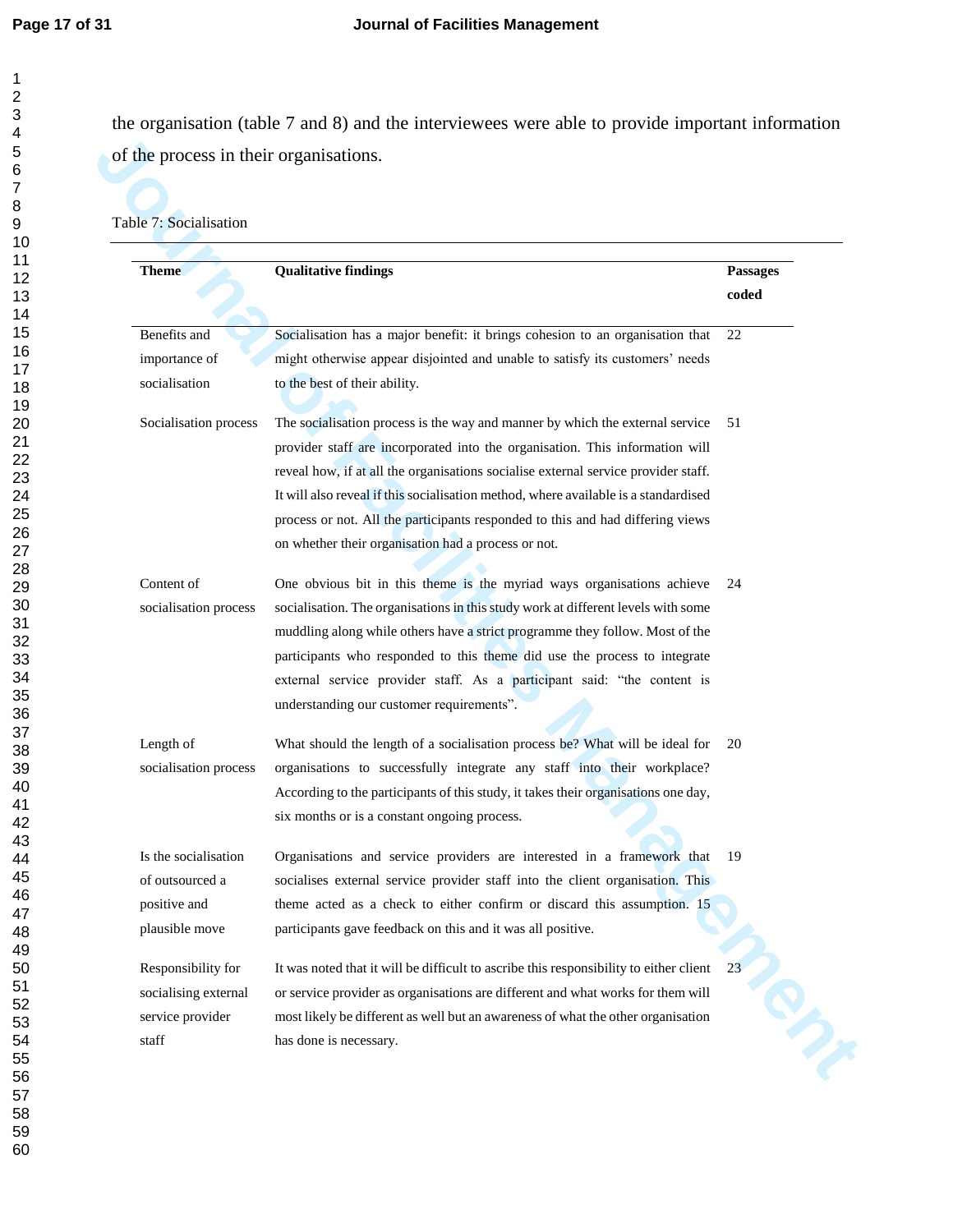| Differences in<br>service attitudes   | This theme exists to confirm if these changes occurred after the socialisation<br>process for organisations that currently have one in place. The vast majority | 35                                                                       |
|---------------------------------------|-----------------------------------------------------------------------------------------------------------------------------------------------------------------|--------------------------------------------------------------------------|
| after socialisation                   | of participants believed there were positive differences after socialisation.                                                                                   |                                                                          |
|                                       |                                                                                                                                                                 |                                                                          |
| <b>Barriers</b> to                    | Finances, human factors and TUPE are just some of the barriers the                                                                                              | 33                                                                       |
| socialising external                  | participants believed made socialisation of external service provider staff                                                                                     |                                                                          |
| service provider                      | difficult.                                                                                                                                                      |                                                                          |
| $_{\mbox{staff}}$                     |                                                                                                                                                                 |                                                                          |
| Negative effects of                   | According to the participants, in some cases the socialisation goes a little too                                                                                | 7                                                                        |
| socialising external                  | well which leads to a total transfer of cultural identity. The external service                                                                                 |                                                                          |
| service provider                      | provider staff begins to identify more with the client organisation and no                                                                                      |                                                                          |
| staff                                 | longer see themselves as a staff of the service provider.                                                                                                       |                                                                          |
| Similarities in both                  | Where organisations have similar processes in socialising external service                                                                                      | - 5                                                                      |
| organisations                         | provider staff, there is likely to be less conflict and a higher degree of                                                                                      |                                                                          |
| socialisation                         | understanding.                                                                                                                                                  |                                                                          |
| processes                             |                                                                                                                                                                 |                                                                          |
|                                       |                                                                                                                                                                 |                                                                          |
| Service providers                     | Service providers expressed that they are often willing to follow the lead of                                                                                   | -8                                                                       |
|                                       | their client. This is only to be expected as their service is based on delivering                                                                               |                                                                          |
|                                       |                                                                                                                                                                 |                                                                          |
|                                       | what the client wants.                                                                                                                                          |                                                                          |
| <b>Total</b>                          |                                                                                                                                                                 | 247                                                                      |
|                                       |                                                                                                                                                                 |                                                                          |
|                                       |                                                                                                                                                                 |                                                                          |
|                                       |                                                                                                                                                                 |                                                                          |
|                                       |                                                                                                                                                                 |                                                                          |
|                                       |                                                                                                                                                                 |                                                                          |
| Table 8: Cultural fit<br><b>Theme</b> | <b>Qualitative findings</b>                                                                                                                                     | <b>Passages</b><br>$\mathbf{coded}% \left( b^{\prime},\mathbf{0}\right)$ |
|                                       |                                                                                                                                                                 |                                                                          |
|                                       | For all of the participants, cultural fit appeared to be an elemental aspect. In                                                                                | 48                                                                       |
| Importance of<br>cultural fit         | reference to its importance, a participant stated "it's absolutely fundamental,                                                                                 |                                                                          |
|                                       | if you don't integrate outsourced services you don't get the best out of the                                                                                    |                                                                          |
|                                       | partnership."                                                                                                                                                   |                                                                          |
| Controlling external                  | This theme looks at the ways organisations control external influences on                                                                                       | 36                                                                       |
| cultures                              | their culture. The majority of the participant's believed that quick action was                                                                                 | PIS                                                                      |

#### Table 8: Cultural fit

| <b>Oualitative findings</b>                                                                                               | <b>Passages</b> |
|---------------------------------------------------------------------------------------------------------------------------|-----------------|
|                                                                                                                           | coded           |
| For all of the participants, cultural fit appeared to be an elemental aspect. In                                          | 48              |
| reference to its importance, a participant stated "it's absolutely fundamental,                                           |                 |
| if you don't integrate outsourced services you don't get the best out of the<br>partnership."                             |                 |
| This theme looks at the ways organisations control external influences on                                                 | $36^\circ$      |
| their culture. The majority of the participant's believed that quick action was<br>necessary to prevent culture dilution. |                 |
|                                                                                                                           |                 |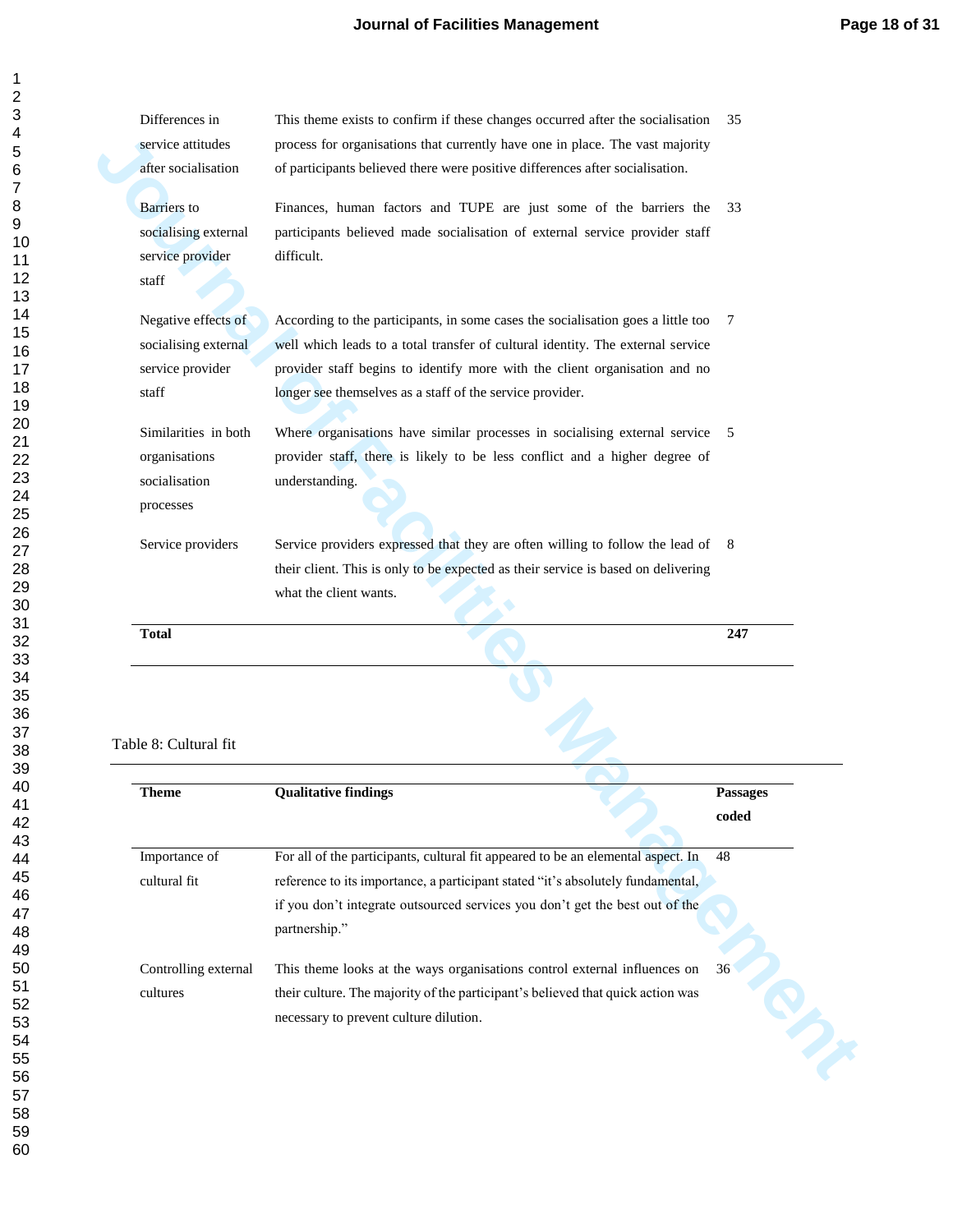Partners who miss the cultural fit

Some participants noted the repercussions of not aligning the cultural fit 3 between parties, which result in great financial impacts and possibly contract termination.

Table 9: Outsourcing

| termination.<br><b>Total</b><br>87<br>Finally, interviewees favoured outsourcing and felt there were key advantages to it, although this<br>was primarily a client organisation viewpoint (table 9).<br><b>Qualitative findings</b><br><b>Theme</b><br>Passages<br>coded<br>Excerpts from the interviews explain why outsourcing is beneficial to some<br>Advantages of<br>9<br>organisations. "staff shortages and limitations, by outsourcing you<br>outsourcing<br>actually can still manage them." "One of the downsides of being in-house is<br>the flexibility of your staff  because we work with a head number." "A lot<br>of the risk we can transfer from certain projects onto the contractor and<br>otherwise it's on you if anything goes wrong."<br>Barriers to<br>Organisations that do not have direct access to service providers due to<br>6<br>location, miscommunication issues, trust or lack thereof and other reasons<br>outsourcing<br>that might make them wary of outsourcing may develop a negative view of<br>it.<br><b>Total</b><br>15<br>Theme 3: Transcending customer standards | the cultural fit     | between parties, which result in great financial impacts and possibly contract |  |
|-----------------------------------------------------------------------------------------------------------------------------------------------------------------------------------------------------------------------------------------------------------------------------------------------------------------------------------------------------------------------------------------------------------------------------------------------------------------------------------------------------------------------------------------------------------------------------------------------------------------------------------------------------------------------------------------------------------------------------------------------------------------------------------------------------------------------------------------------------------------------------------------------------------------------------------------------------------------------------------------------------------------------------------------------------------------------------------------------------------------|----------------------|--------------------------------------------------------------------------------|--|
|                                                                                                                                                                                                                                                                                                                                                                                                                                                                                                                                                                                                                                                                                                                                                                                                                                                                                                                                                                                                                                                                                                                 |                      |                                                                                |  |
|                                                                                                                                                                                                                                                                                                                                                                                                                                                                                                                                                                                                                                                                                                                                                                                                                                                                                                                                                                                                                                                                                                                 |                      |                                                                                |  |
|                                                                                                                                                                                                                                                                                                                                                                                                                                                                                                                                                                                                                                                                                                                                                                                                                                                                                                                                                                                                                                                                                                                 |                      |                                                                                |  |
|                                                                                                                                                                                                                                                                                                                                                                                                                                                                                                                                                                                                                                                                                                                                                                                                                                                                                                                                                                                                                                                                                                                 |                      |                                                                                |  |
|                                                                                                                                                                                                                                                                                                                                                                                                                                                                                                                                                                                                                                                                                                                                                                                                                                                                                                                                                                                                                                                                                                                 |                      |                                                                                |  |
|                                                                                                                                                                                                                                                                                                                                                                                                                                                                                                                                                                                                                                                                                                                                                                                                                                                                                                                                                                                                                                                                                                                 |                      |                                                                                |  |
|                                                                                                                                                                                                                                                                                                                                                                                                                                                                                                                                                                                                                                                                                                                                                                                                                                                                                                                                                                                                                                                                                                                 |                      |                                                                                |  |
|                                                                                                                                                                                                                                                                                                                                                                                                                                                                                                                                                                                                                                                                                                                                                                                                                                                                                                                                                                                                                                                                                                                 | Table 9: Outsourcing |                                                                                |  |
|                                                                                                                                                                                                                                                                                                                                                                                                                                                                                                                                                                                                                                                                                                                                                                                                                                                                                                                                                                                                                                                                                                                 |                      |                                                                                |  |
|                                                                                                                                                                                                                                                                                                                                                                                                                                                                                                                                                                                                                                                                                                                                                                                                                                                                                                                                                                                                                                                                                                                 |                      |                                                                                |  |
|                                                                                                                                                                                                                                                                                                                                                                                                                                                                                                                                                                                                                                                                                                                                                                                                                                                                                                                                                                                                                                                                                                                 |                      |                                                                                |  |
|                                                                                                                                                                                                                                                                                                                                                                                                                                                                                                                                                                                                                                                                                                                                                                                                                                                                                                                                                                                                                                                                                                                 |                      |                                                                                |  |
|                                                                                                                                                                                                                                                                                                                                                                                                                                                                                                                                                                                                                                                                                                                                                                                                                                                                                                                                                                                                                                                                                                                 |                      |                                                                                |  |
|                                                                                                                                                                                                                                                                                                                                                                                                                                                                                                                                                                                                                                                                                                                                                                                                                                                                                                                                                                                                                                                                                                                 |                      |                                                                                |  |
|                                                                                                                                                                                                                                                                                                                                                                                                                                                                                                                                                                                                                                                                                                                                                                                                                                                                                                                                                                                                                                                                                                                 |                      |                                                                                |  |
|                                                                                                                                                                                                                                                                                                                                                                                                                                                                                                                                                                                                                                                                                                                                                                                                                                                                                                                                                                                                                                                                                                                 |                      |                                                                                |  |
|                                                                                                                                                                                                                                                                                                                                                                                                                                                                                                                                                                                                                                                                                                                                                                                                                                                                                                                                                                                                                                                                                                                 |                      |                                                                                |  |
|                                                                                                                                                                                                                                                                                                                                                                                                                                                                                                                                                                                                                                                                                                                                                                                                                                                                                                                                                                                                                                                                                                                 |                      |                                                                                |  |
|                                                                                                                                                                                                                                                                                                                                                                                                                                                                                                                                                                                                                                                                                                                                                                                                                                                                                                                                                                                                                                                                                                                 |                      |                                                                                |  |
|                                                                                                                                                                                                                                                                                                                                                                                                                                                                                                                                                                                                                                                                                                                                                                                                                                                                                                                                                                                                                                                                                                                 |                      |                                                                                |  |
|                                                                                                                                                                                                                                                                                                                                                                                                                                                                                                                                                                                                                                                                                                                                                                                                                                                                                                                                                                                                                                                                                                                 |                      |                                                                                |  |
|                                                                                                                                                                                                                                                                                                                                                                                                                                                                                                                                                                                                                                                                                                                                                                                                                                                                                                                                                                                                                                                                                                                 |                      |                                                                                |  |
|                                                                                                                                                                                                                                                                                                                                                                                                                                                                                                                                                                                                                                                                                                                                                                                                                                                                                                                                                                                                                                                                                                                 |                      |                                                                                |  |
|                                                                                                                                                                                                                                                                                                                                                                                                                                                                                                                                                                                                                                                                                                                                                                                                                                                                                                                                                                                                                                                                                                                 |                      |                                                                                |  |
|                                                                                                                                                                                                                                                                                                                                                                                                                                                                                                                                                                                                                                                                                                                                                                                                                                                                                                                                                                                                                                                                                                                 |                      |                                                                                |  |
|                                                                                                                                                                                                                                                                                                                                                                                                                                                                                                                                                                                                                                                                                                                                                                                                                                                                                                                                                                                                                                                                                                                 |                      |                                                                                |  |
|                                                                                                                                                                                                                                                                                                                                                                                                                                                                                                                                                                                                                                                                                                                                                                                                                                                                                                                                                                                                                                                                                                                 |                      |                                                                                |  |
| Awareness of what a customer desires and striving to surpass those needs and desires is a major<br>part of the services organisations delivery today. This final theme with 69 passages of text is                                                                                                                                                                                                                                                                                                                                                                                                                                                                                                                                                                                                                                                                                                                                                                                                                                                                                                              |                      |                                                                                |  |
| divided into two mid-level themes which look at what customers expect and meeting those                                                                                                                                                                                                                                                                                                                                                                                                                                                                                                                                                                                                                                                                                                                                                                                                                                                                                                                                                                                                                         |                      |                                                                                |  |
|                                                                                                                                                                                                                                                                                                                                                                                                                                                                                                                                                                                                                                                                                                                                                                                                                                                                                                                                                                                                                                                                                                                 |                      |                                                                                |  |
| standards. Service quality (table 10) shows that client organisations feel that they set and meet                                                                                                                                                                                                                                                                                                                                                                                                                                                                                                                                                                                                                                                                                                                                                                                                                                                                                                                                                                                                               |                      |                                                                                |  |
| service quality standards, whilst they also appreciated the importance of ensuring that customers                                                                                                                                                                                                                                                                                                                                                                                                                                                                                                                                                                                                                                                                                                                                                                                                                                                                                                                                                                                                               |                      |                                                                                |  |
| are fully satisfied through their service delivery (table 11).                                                                                                                                                                                                                                                                                                                                                                                                                                                                                                                                                                                                                                                                                                                                                                                                                                                                                                                                                                                                                                                  |                      |                                                                                |  |

#### *Theme 3: Transcending customer standards*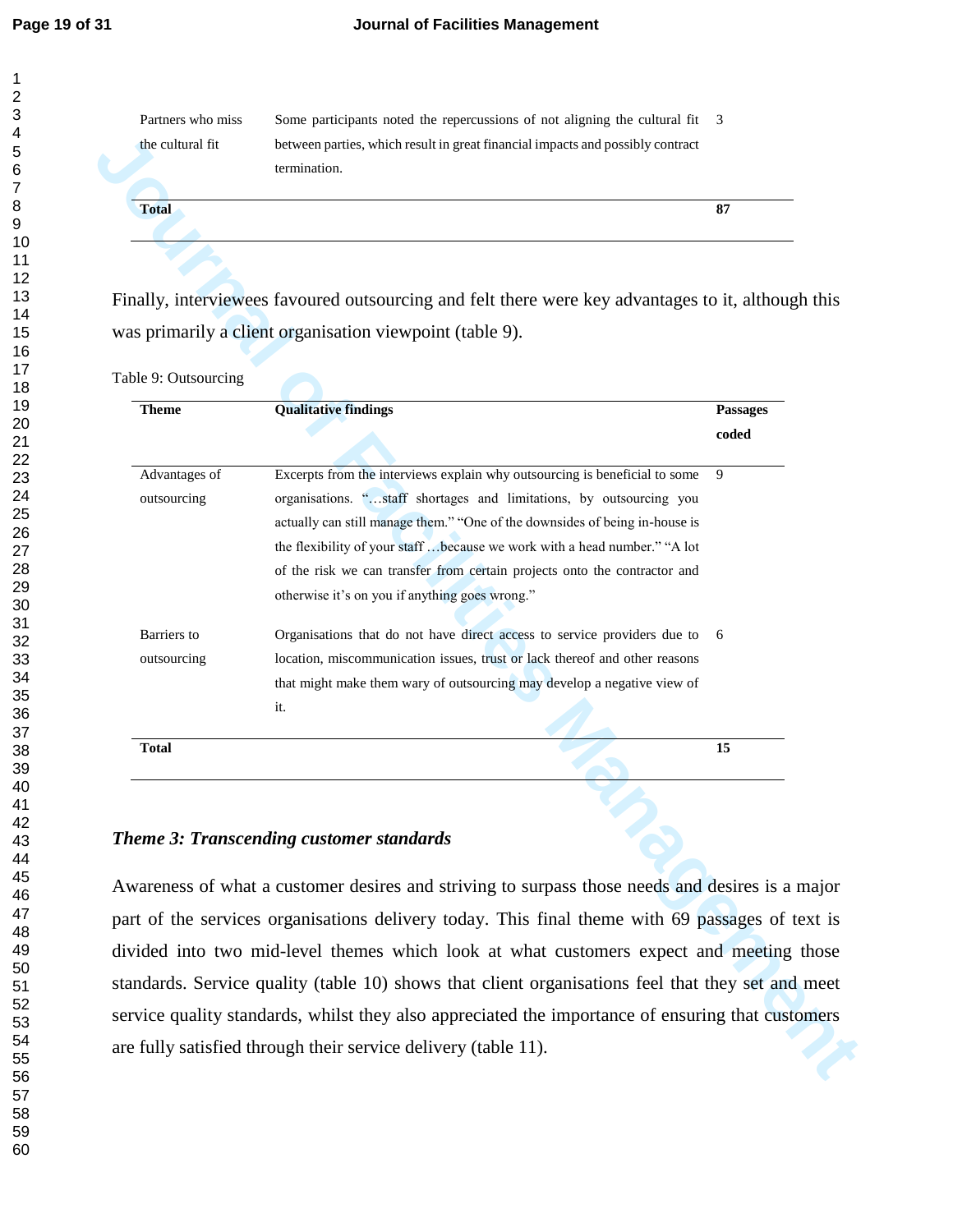| <b>Theme</b>        | <b>Qualitative findings</b>                                                   | <b>Passages</b> |
|---------------------|-------------------------------------------------------------------------------|-----------------|
|                     |                                                                               | coded           |
| Setting and meeting | Setting the standards in the terms of the contract was a reoccurring point on | 30              |
| service quality     | how the organisations put down service quality standards and communicated     |                 |
| standards           | them to partner organisations. SLA's, benchmarking and KPI's for meeting      |                 |
|                     | the standards were the most popular answers provided.                         |                 |
| Measuring and       | The respondents to this theme had surveys and meetings as the methods for     | 10              |
| improving service   | measuring.                                                                    |                 |
| delivery            |                                                                               |                 |
| <b>Total</b>        |                                                                               | 40              |
|                     |                                                                               |                 |

#### Table 11: Customer satisfaction

| <b>Theme</b>                                                                                                        | <b>Qualitative findings</b>                                                                                                                                                                                                                                                                     | Passages<br>coded |
|---------------------------------------------------------------------------------------------------------------------|-------------------------------------------------------------------------------------------------------------------------------------------------------------------------------------------------------------------------------------------------------------------------------------------------|-------------------|
| Setting and meeting<br>service quality<br>standards                                                                 | Setting the standards in the terms of the contract was a reoccurring point on<br>how the organisations put down service quality standards and communicated<br>them to partner organisations. SLA's, benchmarking and KPI's for meeting<br>the standards were the most popular answers provided. | 30                |
| Measuring and<br>improving service<br>delivery                                                                      | The respondents to this theme had surveys and meetings as the methods for<br>measuring.                                                                                                                                                                                                         | 10                |
| <b>Total</b>                                                                                                        |                                                                                                                                                                                                                                                                                                 | 40                |
|                                                                                                                     |                                                                                                                                                                                                                                                                                                 |                   |
|                                                                                                                     | Excerpts show how important it is to the organisations interviewed:                                                                                                                                                                                                                             | coded<br>24       |
|                                                                                                                     | "Customer Satisfaction is paramount." "it's really highly important to us<br>and it's one of our key drivers." "it's the key driver; if our customer's<br>happy then obviously the contract tends to work very well and more                                                                    |                   |
|                                                                                                                     | importantly what happens as a consequence is we make money, which you<br>know we have to do."                                                                                                                                                                                                   |                   |
|                                                                                                                     | Respondents believed the onus rests with the client organisation perhaps<br>because they are in possession of the standards that need to be met.<br>However, one of the client organisations didn't agree and thought the                                                                       | 5                 |
|                                                                                                                     | service provider should be responsible for management of the standards<br>without elaborating on the reason.                                                                                                                                                                                    |                   |
| Importance of<br>customer<br>satisfaction<br>Responsibility for<br>setting or managing<br>standards<br><b>Total</b> |                                                                                                                                                                                                                                                                                                 | 29                |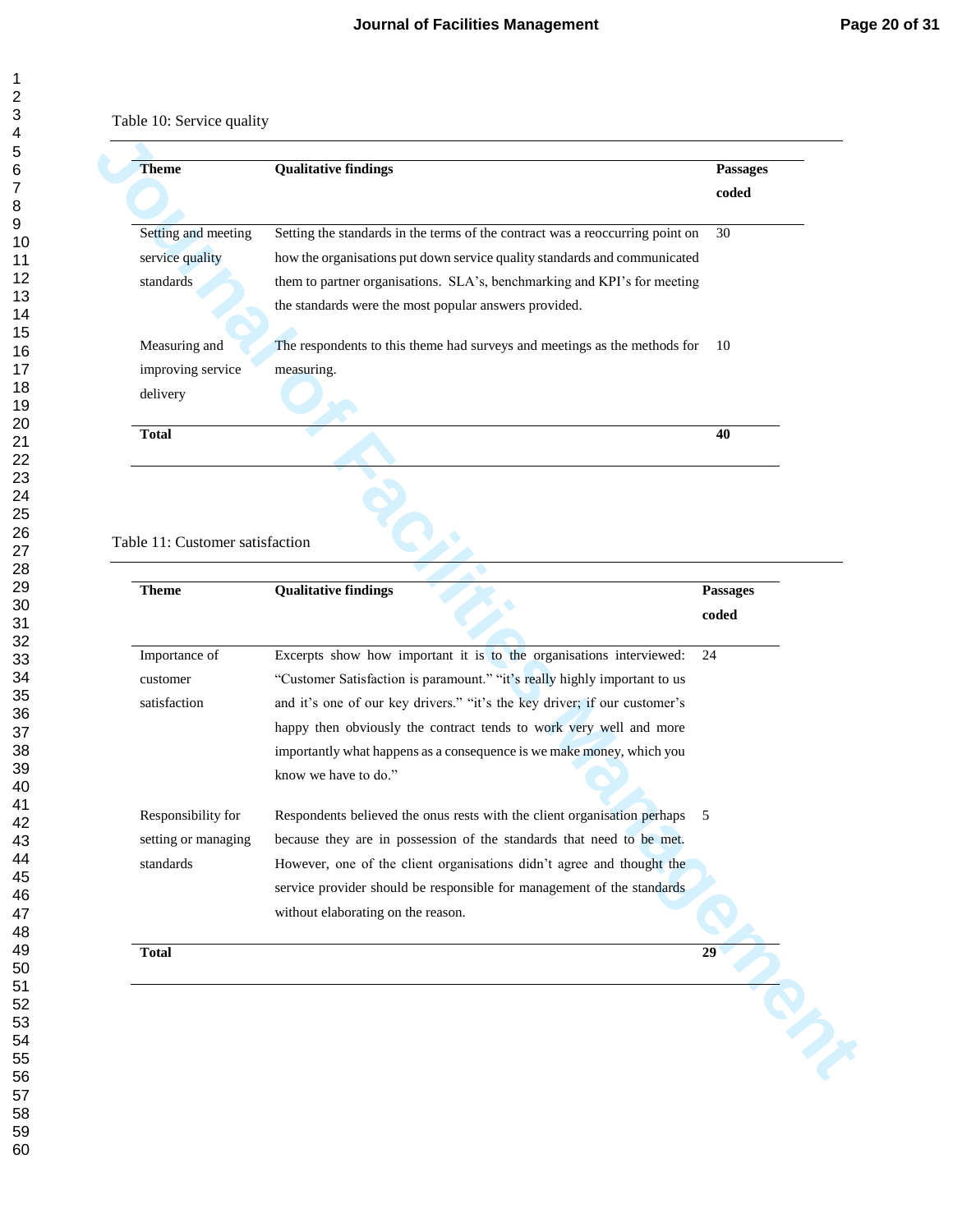## **Focus group findings and discussion**

**The informal on the interior wave used to develop the initial framework but it needed<br>The information from these interviews were used to develop the initial framework in this section<br>are the result of the themutic analysi** The information from these interviews were used to develop the initial framework but it needed further refinement and this was done via the focus group sessions. The themes shown in this section are the result of the thematic analysis done after the focus group sessions had been transcribed. The focus group discussions were conducted based on the proposed framework that was developed from the interview results. This means the focus group discussion were focused on the suitability of each added component, the suitability of the proposed framework and the overall design.

Discussion of the focus group findings were done in tabular form for ease of reference. The table will have the selected theme and a summary of the main points on the left and the implication of the summary on the right. The implication for the framework is split into three sections:

- **Acceptance/acceptance with updates**: this column will be used to show where a component has been clearly accepted as it is or with some modifications to the terminology or guide
- **Additions/removals:** this column is used to note where participants have suggested additions to the framework or the removal of a component
- **Benefits/limitations:** this column has been included for components or themes that have explicitly noted a benefit of the framework or a limitation it is likely to have in practice.

These tables make the points explained in the previous section easier to appreciate and creates a key that will be used to refine the framework and guide. The in-depth nature of the focus group discussions and analysis means each component of the framework was discussed and examined for relevance. An example of the implications of the focus group discussions can be seen in table 12.

| Table 12: Extract from Theme 1: Socialisation process (In socialisation) |  |  |
|--------------------------------------------------------------------------|--|--|
|--------------------------------------------------------------------------|--|--|

| <b>Theme</b><br>Summary<br>1:<br><b>Socialisation</b> | <b>Implication for framework and guide</b> |                     |                             |  |
|-------------------------------------------------------|--------------------------------------------|---------------------|-----------------------------|--|
| process                                               | Acceptance/Acceptance                      | <b>Additions/Re</b> | <b>Benefits/Limitations</b> |  |
| (In socialisation)                                    | with updates                               | movals              |                             |  |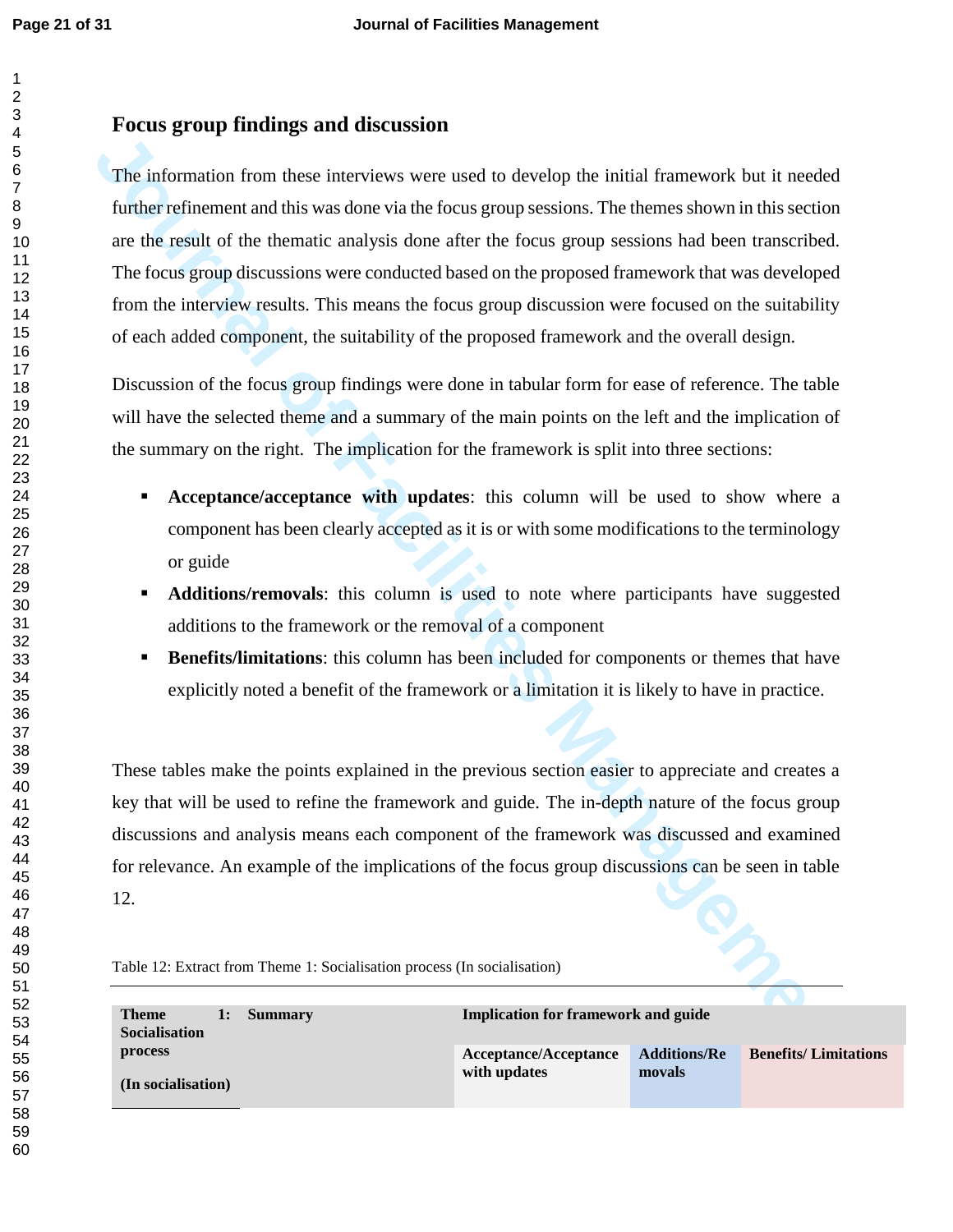| <b>Setting up</b>           | It was suggested that the<br>'probation' period should also<br>be a period to set the strategy for<br>the socialisation period as the<br>probation time set will depend<br>on the strategy.                            | Include the strategy for<br>the socialisation period in<br>the guide |                          |  |
|-----------------------------|------------------------------------------------------------------------------------------------------------------------------------------------------------------------------------------------------------------------|----------------------------------------------------------------------|--------------------------|--|
|                             | Arranging a 'flexible training<br>schedule' was accepted as the<br>uniqueness of the FM industry<br>means staff will work at<br>different times of the day                                                             | Keep in framework                                                    |                          |  |
| <b>Induction</b><br>process | <i>'</i> Conducting<br>general<br>a<br>induction' was accepted as<br>important to the outsourced<br>process to initiate the fresh<br>employees                                                                         | Keep in framework                                                    |                          |  |
|                             | Clear indicators of rewarded<br>and punished behaviours was<br>controversial because of the<br>word 'punishment' though it<br>accepted<br>that<br>the<br>was<br>component was needed<br>to<br>maintain service quality | The title<br>should be<br>change and the guide<br>updated            |                          |  |
| On boarding                 | 'Buddy systems' is seen as a<br>positive step as it can be a path<br>to a smooth transition for<br>external service provider staff<br>and helps in integration                                                         | Keep in framework                                                    |                          |  |
|                             | 'Encouragement of fit between<br>the employee's job and life'<br>was blacklisted because                                                                                                                               |                                                                      | Remove from<br>framework |  |
|                             | 1.Organisations did not want<br>responsibility for mishaps                                                                                                                                                             |                                                                      |                          |  |
|                             | 2. Employees did not want to<br>socialise with colleagues                                                                                                                                                              |                                                                      |                          |  |
|                             | 3. Employers cannot promise<br>fixed hours to employees                                                                                                                                                                |                                                                      |                          |  |
|                             | up channels<br>'Setting<br>for<br>resolution<br>of<br>workplace<br>conflicts' was accepted by the<br>participants as it minimises<br>legal claims                                                                      | Keep in framework                                                    |                          |  |
|                             |                                                                                                                                                                                                                        |                                                                      |                          |  |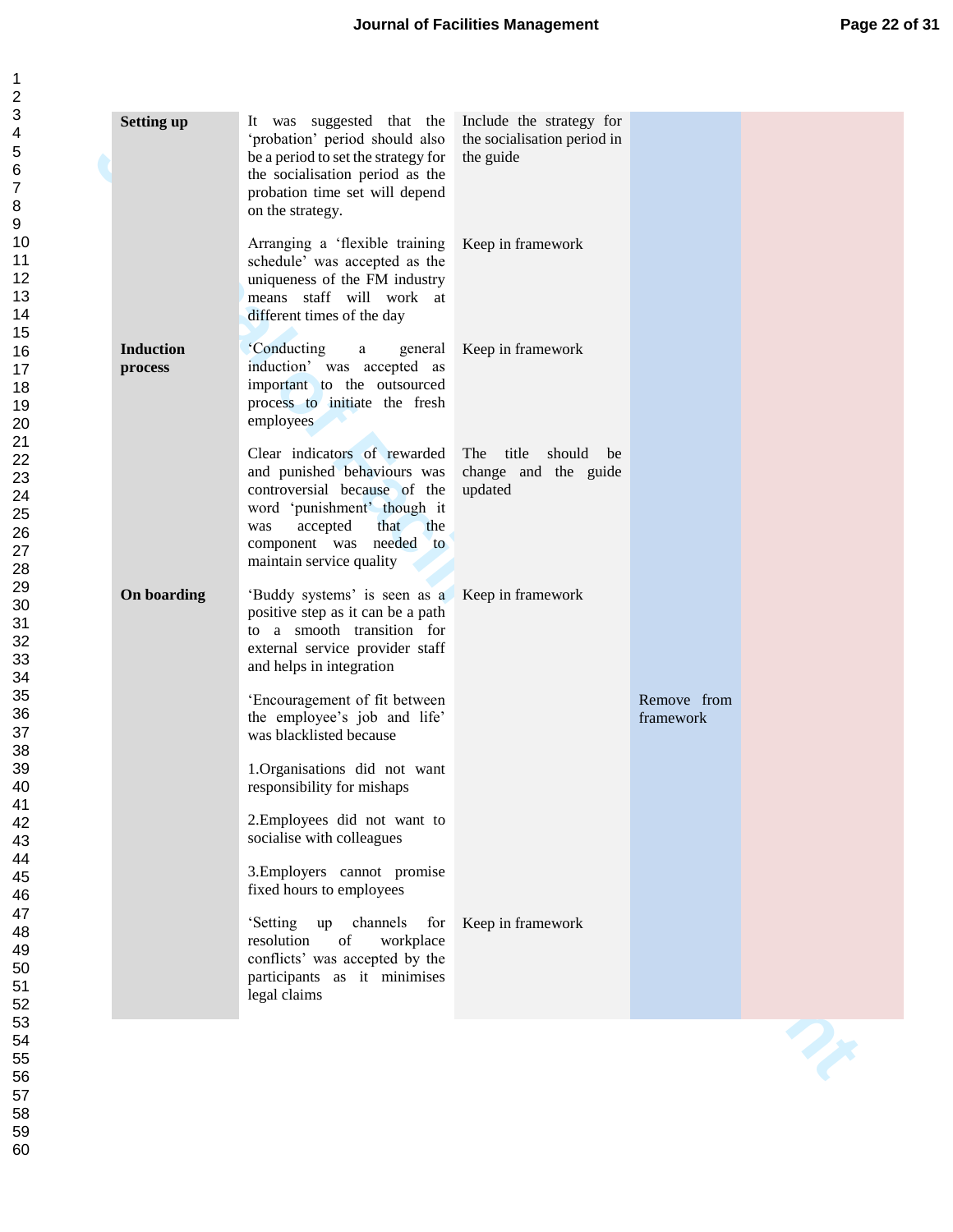### **Accepted framework and guide**

**Journal of Facilitation** of the dual collected from the focus groups and the implications the dual has on the current framework allowed the framework to be updated to incorporate the suggestions made. An obvions distincti The detailed discussion of the data collected from the focus groups and the implications the data has on the current framework allowed the framework to be updated to incorporate the suggestions made. An obvious distinction that should be made in the explanation for this framework and guide is that it is meant for the use of the client organisation but can be introduced by the service provider or a consultant. The actions that are detailed in the framework can only work where the client organisation is interested and they will 'lead' with the use of this framework or it would be difficult to implement. The service provider would be able to use the information provided to increase the quality of their service but it is a framework that clients apply to their organisation. The final validated framework overview can be seen in figure 3.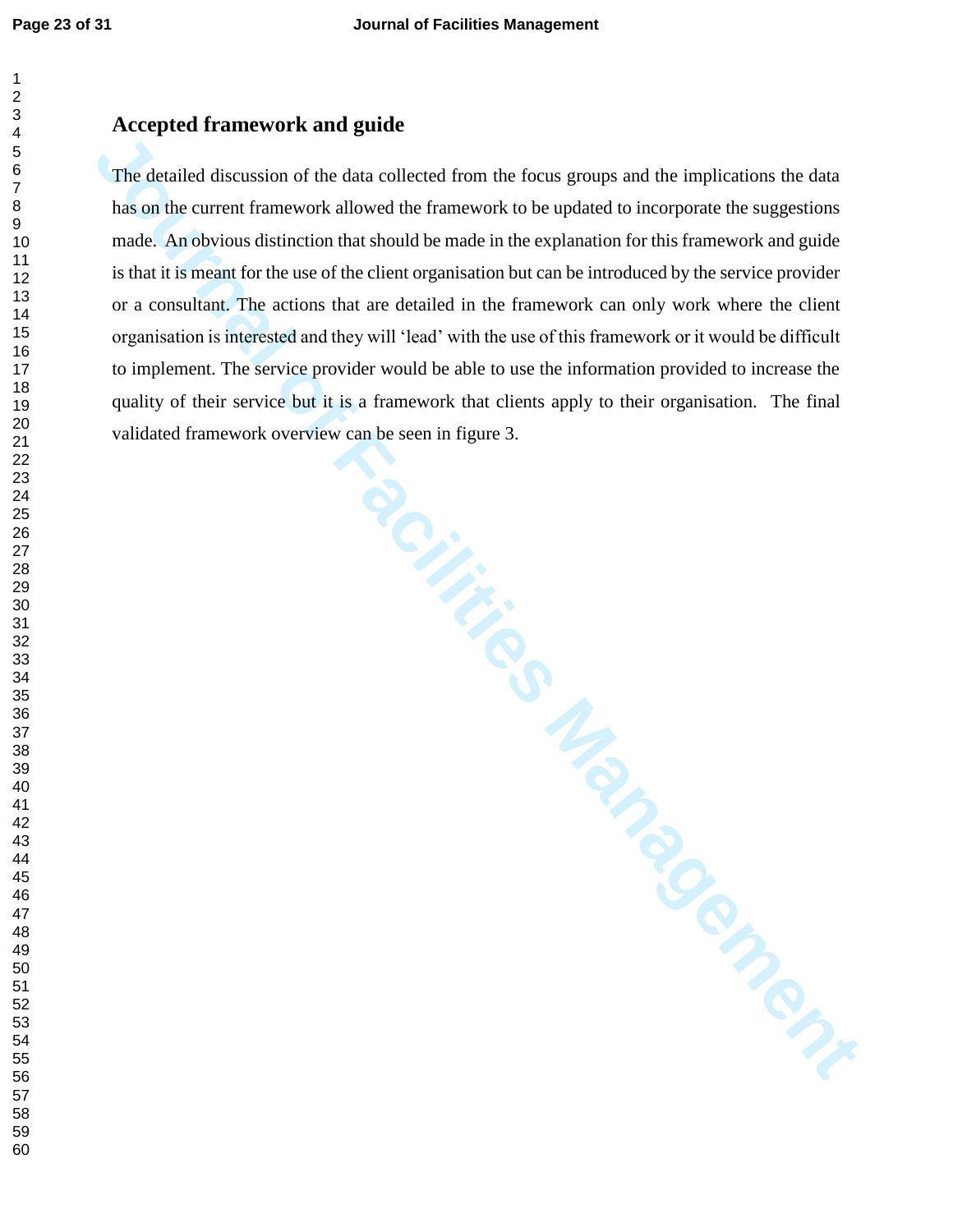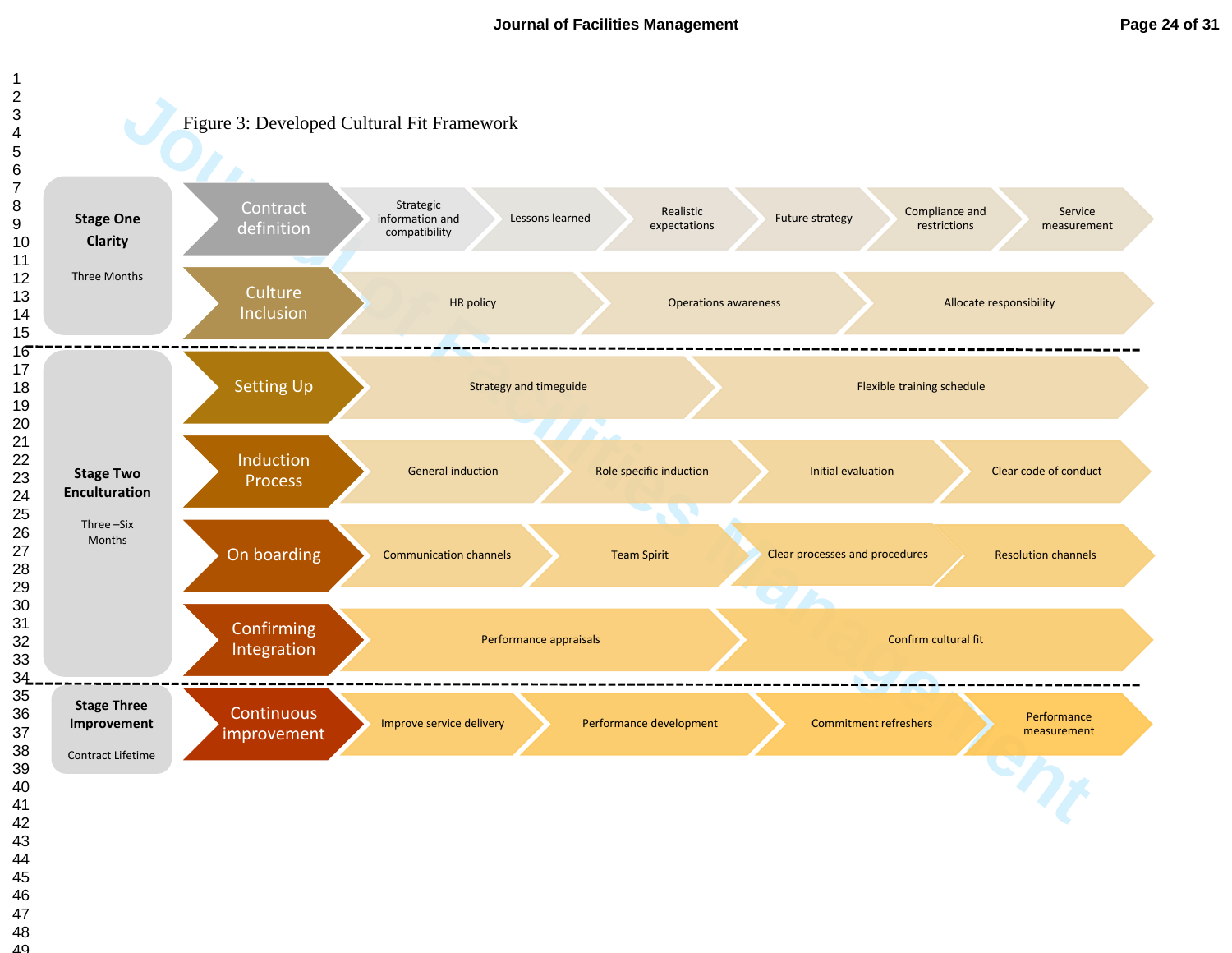#### **Page 25 of 31 Journal of Facilities Management**

The focus group analysis was very clear in ensuring that the framework was supported with an appropriate self-assessment guide that defined each of the stages in figure 12, and provided examples of best practice. Table 13 identifies the self-assessment guide that was produced. Each stage in the framework overview (figure 3) included the framework guide key, in which figure 4 provides an example from one of the components in the framework.

| Action            | Action refers to a step that should be carried out<br>in the execution of the framework<br>Explanation expands the action to be                                                                               |
|-------------------|---------------------------------------------------------------------------------------------------------------------------------------------------------------------------------------------------------------|
| Explanation       |                                                                                                                                                                                                               |
|                   | implemented and clarifies its meaning to avoid<br>confusion                                                                                                                                                   |
| Examples          | Examples are the ways in which an organisation<br>might implement the action but they are not<br>exhaustive or necessary as organisations might<br>have different methods by which they execute<br>the action |
| Self - Assessment | Organisations are able to assess how much of the<br>framework they have achieved and where they<br>need improvement. This will be shown via a<br>traffic light system                                         |
|                   | Fully implemented (FI)                                                                                                                                                                                        |
|                   | Partially implemented (PI)<br>Not implemented (NI)                                                                                                                                                            |
|                   | January 2014                                                                                                                                                                                                  |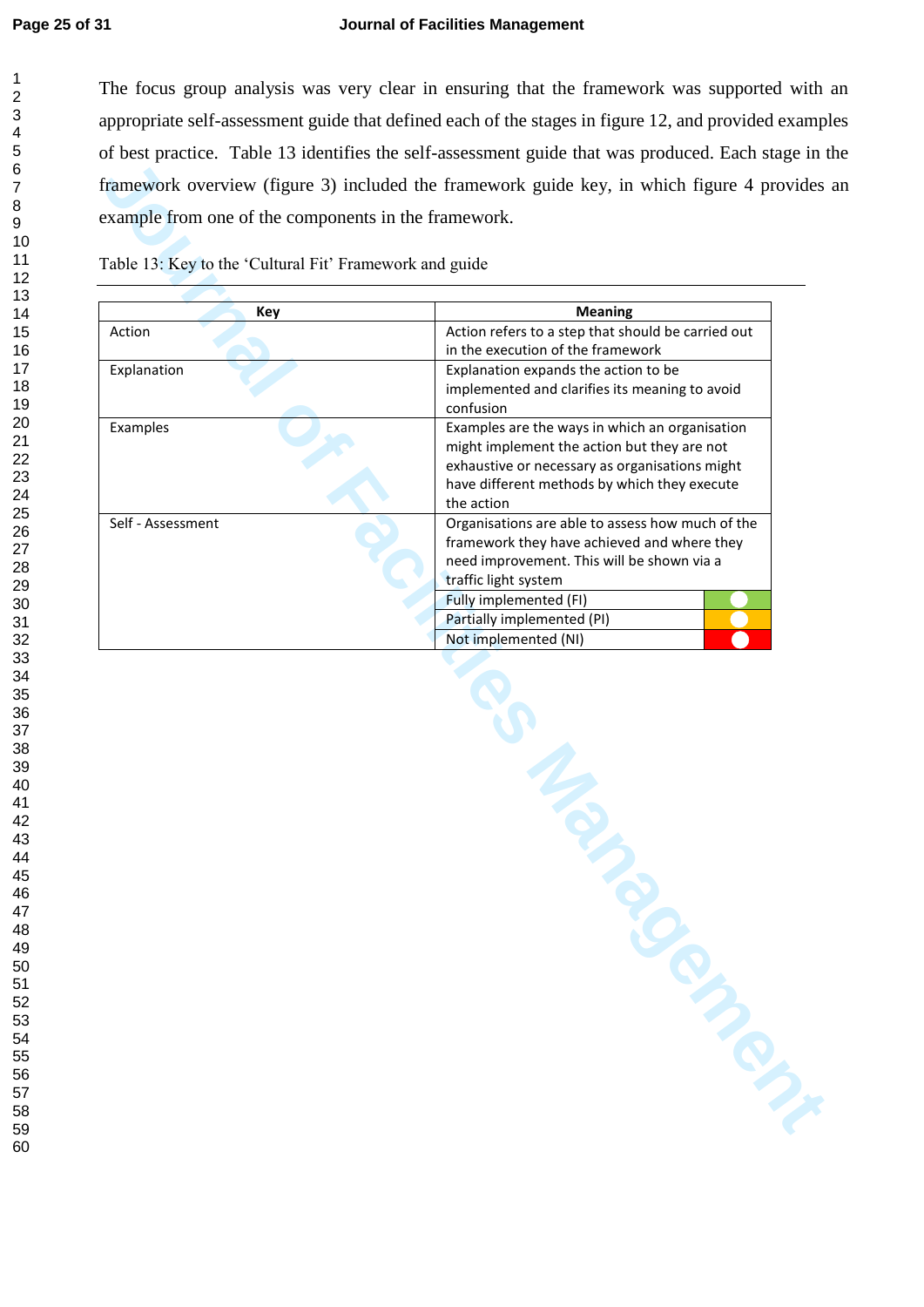|                                   | <b>CLARITY</b>                                                                                                                                                                                                                                                                            |                                                                      |     |                 |    |
|-----------------------------------|-------------------------------------------------------------------------------------------------------------------------------------------------------------------------------------------------------------------------------------------------------------------------------------------|----------------------------------------------------------------------|-----|-----------------|----|
|                                   | <b>CULTURE INCLUSION</b><br>This is simply an establishment of identity. It enables an organisation to clearly state its position and what it finds acceptable to its mission. It also works for the other party as it<br>reduces confusion and liabilities after the contract commences. |                                                                      |     |                 |    |
| <b>Action</b>                     | <b>Explanation</b>                                                                                                                                                                                                                                                                        | <b>Examples</b>                                                      |     | Self-Assessment |    |
| <b>HR</b> policy                  | A human resource management policy included as part of the contract documents makes<br>the other party aware of the standards required by your organisation and also acts as a<br>service measurement method.                                                                             | Qualification level and experience required                          | FI. | PI              | ΝI |
|                                   | Where the outsourced staff are working in sensitive departments, there could be a clausal<br>inclusion to vet the outsourced staff before they join the client organisation.                                                                                                              | IT, procurement etc. Disclosure and Barring<br>Service (DBS) checks. |     |                 |    |
| <b>Operations</b><br>awareness    | Where the contract is open and there is no need for secrecy in operations, the service<br>provider and the client organisation might both benefit from understanding how the<br>other party works as this should improve understanding.                                                   | Accounting, HR, management, supervision,<br>etc.                     |     |                 |    |
| <b>Allocate</b><br>responsibility | Overlapped and abandoned duties can be reduced when obligations are clear without<br>being tedious with the details.                                                                                                                                                                      | Delineate and maintain reporting order                               |     |                 |    |
|                                   |                                                                                                                                                                                                                                                                                           | gement                                                               |     |                 |    |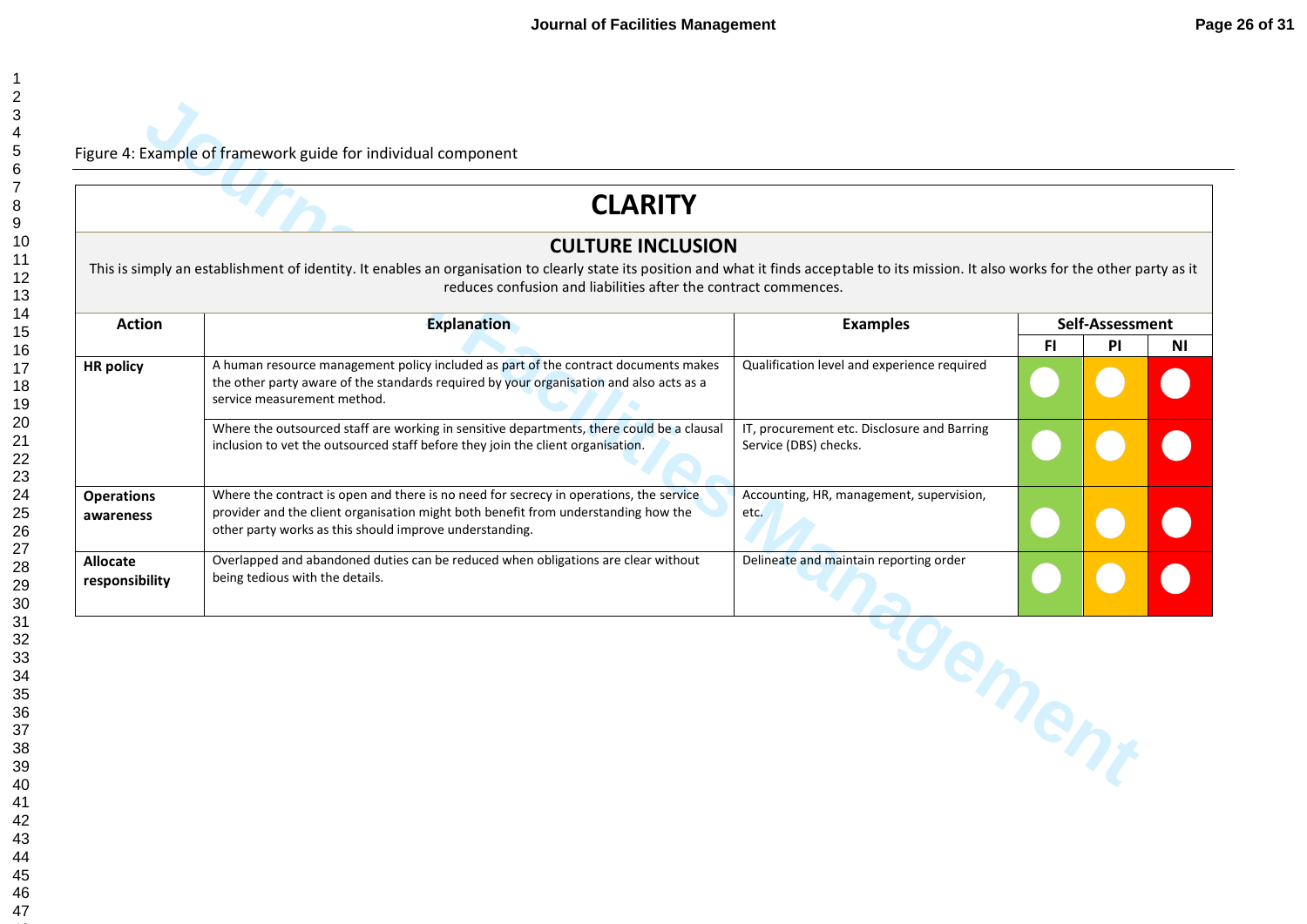**Journal of the Constrainer Constrainer (CON)** The distribution and the relationship and the relationship and the relationship and the relationship and the relationship and the relationship and the relationship and the rel This study has identified that external service provider employees are not truly prepared for the set-down cultures in the client workplace they are contracted to work in. Furthermore, their employers (service providers) and the organisations they work at (client organisation) can do more to prepare them for these cultures or integrate them into it. However, the framework and guide developed in this body of work will start external service provider employees on that path and perhaps even help them achieve total integration in the client workplace.

Asides the contributions this study makes toward theory, it also contributes to practice. There was a general consensus by the stakeholders who participated in the primary data collection that this framework can be used to successfully socialise external service provider staff in the work place. The study contributes to practice in the following ways:

- The development of a framework that can socialise external service provider staff into the client workplace. This will encourage the proper integration of such staff into the client's workplace and enable them deliver the agreed contracted services without several hitches that might occur otherwise.
- The development of a framework that will foster better relationships between client organisations and service providers. Where the service provider and the client understand what the other party wants and how they would like it done, misunderstandings are fewer and the relationships can become true partnerships in practice.
- The development of a framework that can reduce absenteeism, high staff turnover and increase staff motivation and morale. Staff that understand an organisation and are happy to work in that environment are less likely to call in sick to escape work and will be happier about their jobs as they understand that they contribute to the success of the organisations vision no matter how small their part is. It foster the 'working together as a team' spirit.
- The development of a framework that has its roots in strategic FM and touches upon several aspects of daily FM practice since processes and procedures need people. This means this framework might produce positive results in other aspects of the organisation that even the FM might be unaware of.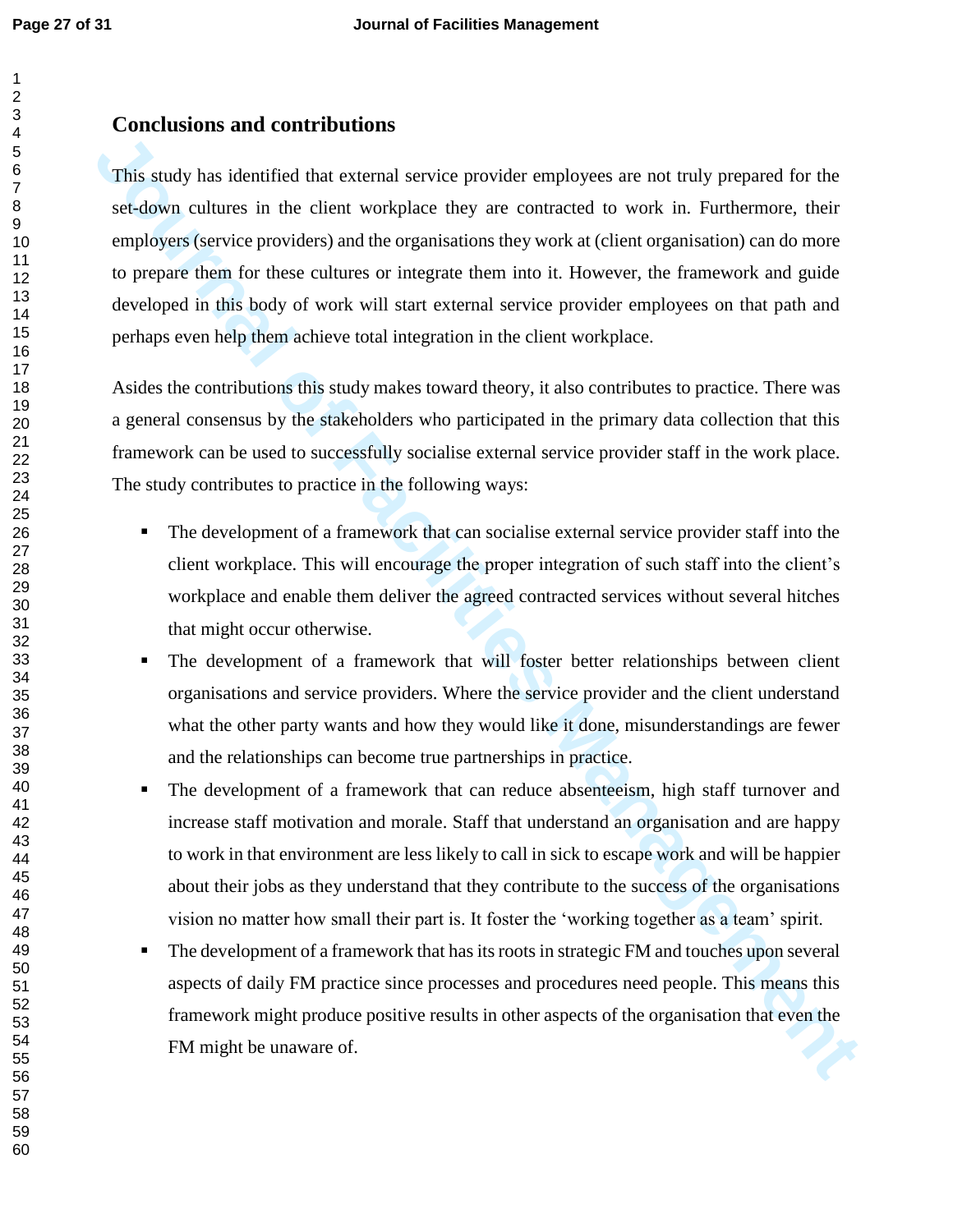The drive for FM to be more strategic and forward-thinking is a major viewpoint of this study and it is hoped that organisations will consider the present and future impact of their workplace processes in the bid to make them more effective and efficient.

These contributions should improve the relationships between client organisations, service providers and external service provider staff in the FM industry.

## **References**

Alvesson, M. (2002) *Understanding Organisational Culture*. London: Sage

**Journal of France Constrainers and Engine Constrainers will consider the present and future impact of their workplace processes in the bid to make them more effective and efficient.<br>
These contributions should improve the** Asset skills (2010) Facilities Management Industry Sector Skills Assessment. Available at : http://www.assetskills.org/Research/SectorSkillsAgreement/SectorSkillsAgreement.aspx.[ Accessed: th October 2013].

Becker, F.(1990) *The Total Workplace*. Van Nostrand Reinhold. New York, NY

Belcourt, M. (2006) Outsourcing — The benefits and the risks. *Human Resource Management Review,* Vol. 16 pp. 269–279

Brooks, I. (2009) *Organisational Behaviour*. 4<sup>th</sup> Ed. Pearson Education Limited.

Buchanan, B. (1974) Building organisational commitment: The socialisation of managers in work organisations. *Administrative Science Quarterly*, 19, pp. 533-546.

Buchanan, D.A.; Huczynski, A.A. (2010) *Organisational Behaviour*. 7<sup>th</sup> Ed. Pearson Education Limited.

- Buelens, M.; Van Den Broeck, H.; Vanderheyden, K.; Kreitner, R.; Kinicki, A. (2006) *Organisational Behaviour.* 3rd Ed. McGraw-Hill Education.
- Chiang, F.F.T.; Birtch, T.A. (2010) Pay for performance and work attitudes: The mediating role of employee-organisation service value congruence*. International Journal of Hospitality Management*, Vol.29, pp. 632-640.
- Cotts, D; Roper, K; Payant, R. (2010) *The facility management handbook*. 3rd edition. USA: AMACOM. pp. 345-358.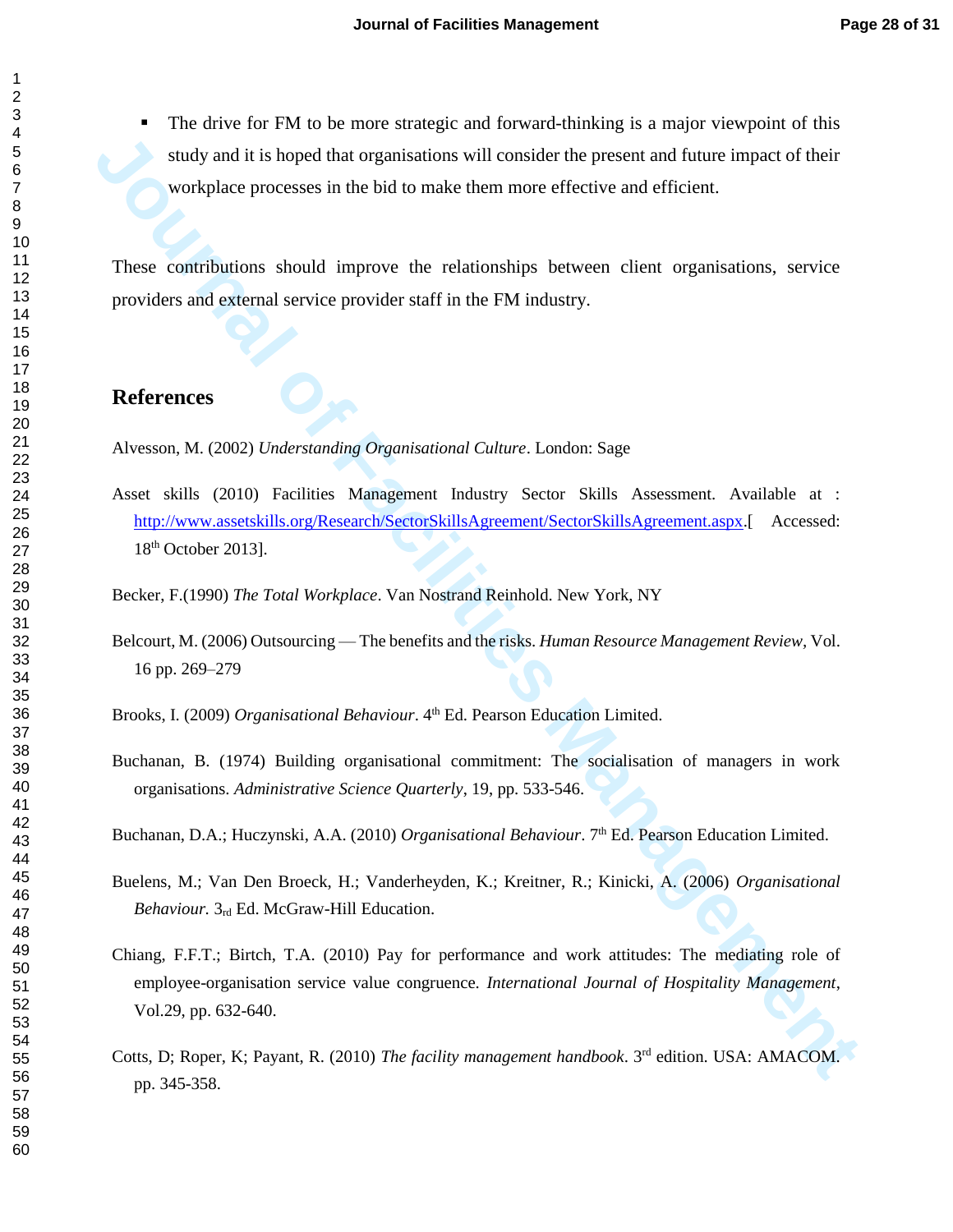- Coyle-Shapiro, J.A-M.; Morrow,P.C. (2005) Organisational and client commitment among contracted employees. *Journal of Vocational Behaviour*, 68 (2006) pp. 416-431.
- Cox,T. Jr (1994) *Cultural diversity in organisations: theory, research and practice*. Berrett-Koehler Publishers.
- DeAnne, J. (2008). *Public services industry review: understanding the public services industry: how big, how good, where next?* Department for Business Enterprise and Regulatory Reform, London.
- Feldman, D. C. (1976a) A contingency theory of socialisation. *Administrative Science Quarterly,* 21, pp. 433-454.
- Feldman, D. C. (1976b) A practical program for employee socialisation. *Organisational dynamics*, 57(2), pp. 64-80.
- FM World (2013) Amey in GBP150m London council win, 11<sup>th</sup> June. Available at: http://www.fmworld.co.uk/news/business-news/amey-in-150m-london-council-win/. [Accessed 29<sup>th</sup> October 2013]
- employees. Journal of Vocational Behaviour, 68 (2006) pp. 416-431.<br>
Cos.T. Jr (1994) Columni diversity in organisations: theory, research and practice. Beretts-Koehler Publishers.<br>
DeAma<sub>gement</sub> (1996) Columni diversity in FM World (2013) FM corporate outsourcing set to top GBP10bn, 26<sup>th</sup> September. Available at: http://www.fm-world.co.uk/news/business-news/fm-corporate-outsourcing-to-top-10bn-next-year/. [Accessed 11<sup>th</sup> October 2013]
	- Ge,J.; Su,X; Zhou,Y. (2010) Organizational socialization, organizational identification and organizational citizenship behaviour: An empirical research of Chinese high-tech manufacturing enterprises*. Nankai Business Review International* Vol. 1 No. 2, 2010 pp. 166-179
	- Gustav, J. (2012) Critical reflections on some recent definitions of ''culture''. *Culture and Psychology*, Vol. 18, No. 3 pp. 289–303
	- Hall, E. T. (1976) How Cultures Collide. *Psychology Today*, pp.66- 97
	- Kurdi, M.K.; Abdul-Tharim, A.H.; Jaffar, N.; Azli, M.S.; Shuib, M.N.; Ab-Wahid, A.M. (2011) Outsourcing in Facilities Management- A Literature Review. *Procedia Engineering* 20, pp. 445- 457
	- McCarthy, I., Anagnostou, A. (2004) The impact of outsourcing on the transaction costs and boundaries of manufacturing, *International Journal of Production Economics*, Vol. 88, pp. 61–71.
	- Pascale, R (1984) The paradox of "corporate culture": Reconciling ourselves to socialisation. "*Graduate School of Business*". Stanford University.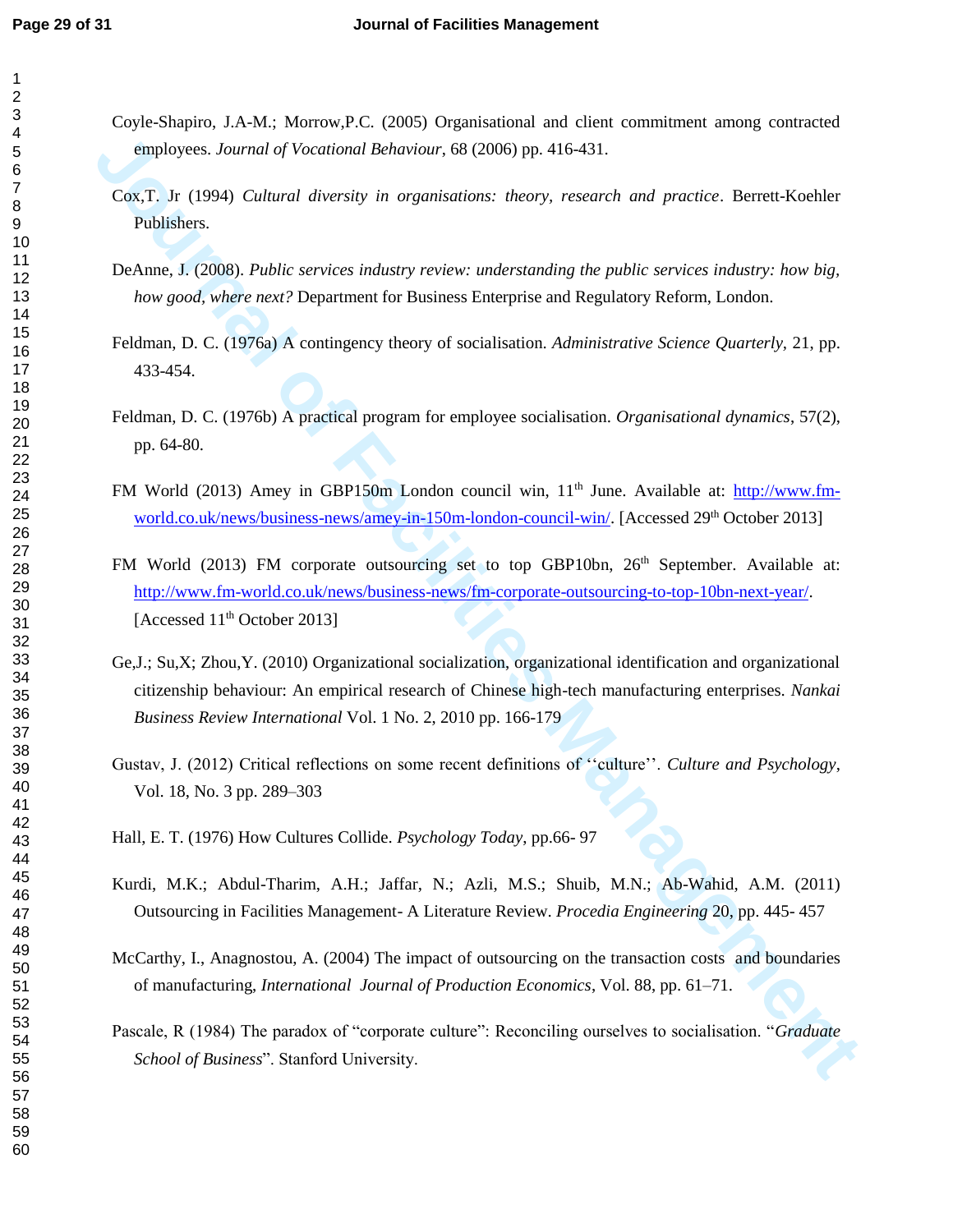- Pitt, M; Tucker, M (2008), "Performance measurement in facilities management: driving innovation?", *Property Management*, Vol. 26 No. 4, pp. 241-54.
- Saks, A.M. and Ashforth, B.E. (1997) Organisational socialisation: making sense of the past and present as a prologue for the future. *Journal of Vocational Behaviour*, Vol. 51, pp. 234-79.
- Sampson, H. (2004) Navigating the waves: the usefulness of a pilot in qualitative research. vol. *Qualitative Research*, Vol. 4, Iss. 3, 383-402.
- Saunders, M, Lewis, P., Thornhill, A., (2012) *Research Methods for Business Students*, 6<sup>th</sup> Ed. Pearson Education Ltd.
- Saurin, R. (2008) *Imagineering workplaces in the 21st century.* The construction and building research conference of the Royal Institution of Chartered Surveyors. Dublin Inst of Tech, UK.
- Schein, E H (1978) *Career dynamics: Matching individual and organisational needs*. Reading, Mass.: Addison-Wesley.
- Schein, E. H. (1980) *Organisational psychology*, 3<sup>rd</sup> Ed. Englewood Cliffs, NJ: Prentice Hall
- Schein, E. H. (1985) *Organisational culture and Leadership*, San Fransisco, CA: Jossey-Bass
- Soderlund, M. Julander, C-R. (2009) Physical attractiveness of the service worker in the moment of truth and its effects on customer satisfaction. Journal of Retailing and Consumer Services, Vol. 16, pp. 216–
- *Property Management, Vol. 26 No.* 4, pp. 241-54.<br>
Saks, A.M. and Advisoria, B.F. (1997) Organisational socialisation: making sense of the past and present as<br>
a probleme of the future. Journal of Precedionts Reheriour, Vo The BSA (2014) The social and economic value of the outsourced and business services sector. BSA Annual Report (Web). Accessed: 3<sup>rd</sup> December 2014. Available at: http://www.bsaorg.com/uploads/publication/file/120/BSA\_Annual\_Report\_WEB.PDF
	- Thomas. M (1999) Foreign Affaires: A sociological Exploration of holiday Romance. PhD Thesis, Cardiff University
	- Tucker, M.; Pitt, M. (2009) "National standards of customer satisfaction in facilities management", *Facilities*, Vol. 27 Iss: 13/14, pp.497 – 514
	- UKCES (2012) Real estate and facilities management: UK Sector Skills Assessment. Briefing Paper, October. *UK Commission for Employment and Skills.*
	- Van Maanen, J., and Schein, E. H. (1979). Toward a theory of organisational socialisation. In B. M. Staw (Ed.), *Research in Organisational Behaviour*, Vol. 1. (pp. 209–264)Greenwich, CT: JAI Press.